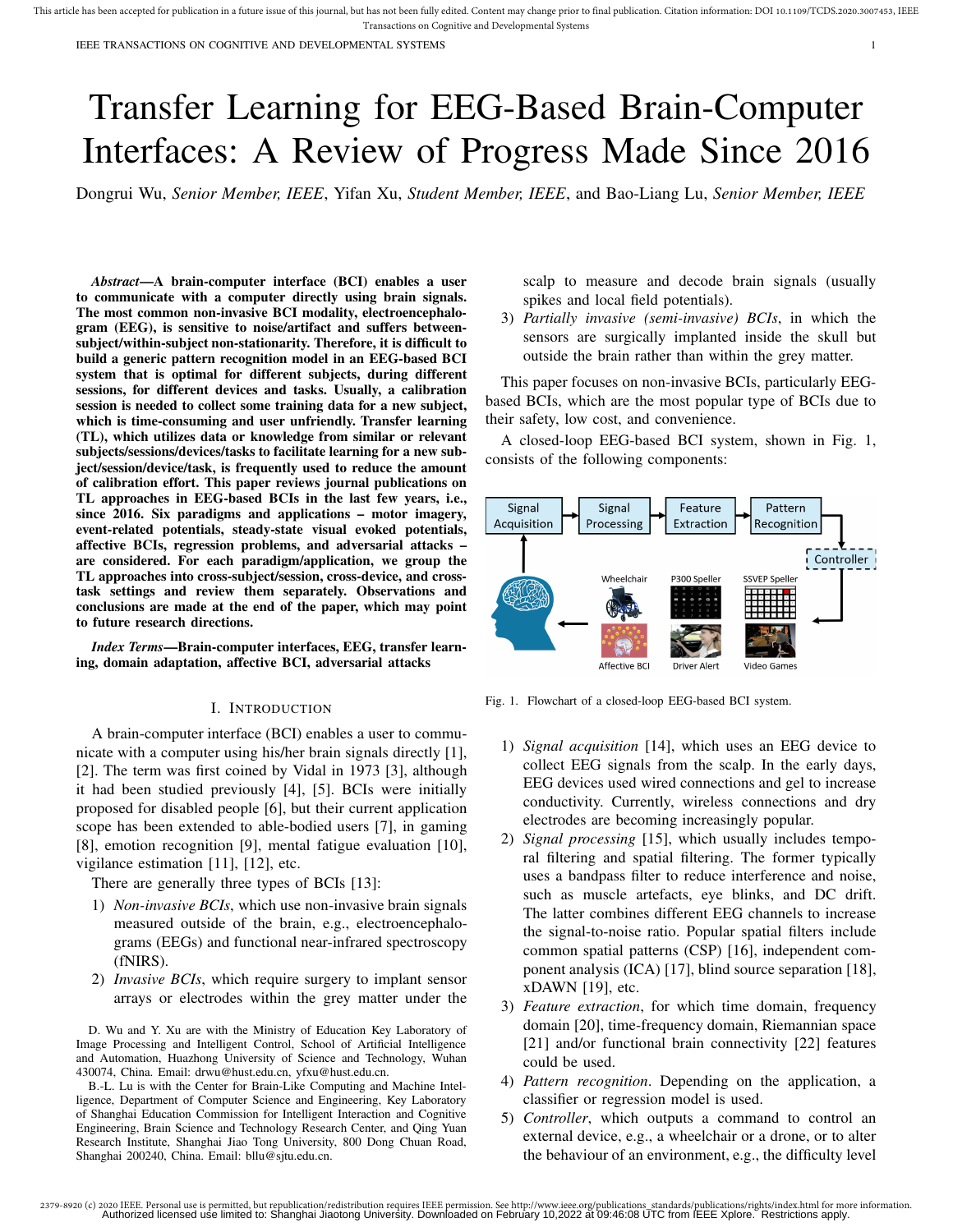of a video game. A controller may not be needed in certain applications, e.g., BCI spellers.

When deep learning is used, feature extraction and pattern recognition can be integrated into a single neural network, and both components are optimized simultaneously and automatically.

EEG signals are weak, easily contaminated by interference and noise, non-stationary for the same subject, and varying across different subjects and sessions. Therefore, it is challenging to build a universal machine learning model in an EEGbased BCI system that is optimal for different subjects, during different sessions, for different devices and tasks. Usually, a calibration session is needed to collect some training data for a new subject, which is time-consuming and user unfriendly. Therefore, reducing this subject-specific calibration is critical to the market success of EEG-based BCIs.

Different machine learning techniques, e.g., transfer learning (TL) [23] and active learning [24], have been used for this purpose. Among them, TL is particularly promising because it can utilize data or knowledge from similar or relevant subjects/sessions/devices/tasks to facilitate learning for a new subject/session/device/task. Moreover, it may also be integrated with other machine learning techniques, e.g., active learning [25], [26], for even better performance. This paper focuses on TL in EEG-based BCIs.

There are three classic classification paradigms in EEGbased BCIs, which will be considered in this paper:

- 1) *Motor imagery (MI)* [27], which can modify neuronal activity in primary sensorimotor areas, is similar to a real executed movement. As different MIs affect different regions of the brain, e.g., the left (right) hemisphere for right-hand (left-hand) MI and centre for feet MI, a BCI can decode MI from the EEG signals and map it to a specific command.
- 2) *Event-related potentials (ERP)* [28], [29], which are any stereotyped EEG responses to a visual, audio, or tactile stimulus. The most frequently used ERP is P300 [30], which occurs approximately 300 ms after a rare stimulus.
- 3) *Steady-state visual evoked potentials (SSVEP)* [31]. The EEG oscillates at the same (or multiples of) frequency of the visual stimulus at a specific frequency, usually between 3.5 and 75 Hz [32]. This paradigm is frequently used in BCI spellers [33], as it can achieve a very high information transfer rate.

EEG-based affective BCIs (aBCIs) [34]–[37], which detect affective states (moods, emotions) from EEGs and use them in BCIs, have become an emerging research area. There are also some interesting regression problems in EEG-based BCIs, e.g., driver drowsiness estimation [38]–[40] and user reaction time estimation [41]. Additionally, recent research [42], [43] has shown that BCIs also suffer from adversarial attacks, where deliberately designed tiny perturbations are added to benign EEG trials to fool the machine learning model and cause dramatic performance degradation. This paper also considers aBCIs, regression problems, and adversarial attacks of EEGbased BCIs.

Although TL has been applied in all of the above EEGbased BCI paradigms and applications, to our knowledge, there is no comprehensive and up-to-date review on it. Wang *et al.* [44] performed a short review in a conference paper in 2015. Jayaram *et al.* [45] gave a brief review in 2016, considering only cross-subject and cross-session transfers. Lotte *et al.* [46] provided a comprehensive review of classification algorithms for EEG-based BCIs between 2007 and 2017. Again, they only considered cross-subject and cross-session transfers. Azab *et al.* [47] performed a review of four categories of TL approaches in BCIs in 2018: 1) instance-based TL; 2) featurerepresentation TL; 3) classifier-based TL; and 4) relationalbased TL.

However, all the aforementioned reviews considered only cross-subject and cross-session TL of the three classic paradigms of EEG-based BCIs (MI, ERP and SSVEP) but did not mention the more challenging cross-device and cross-task transfers, aBCIs, regression problems and adversarial attacks.

To fill these gaps and to avoid overlapping too much with previous reviews, this paper reviews journal publications of TL approaches in EEG-based BCIs in the last few years, i.e., since 2016. Six paradigms and applications are considered: MI, ERP, SSVEP, aBCI, regression problems, and adversarial attacks. For each paradigm/application, we group the TL approaches into cross-subject/session (because these two concepts are essentially the same), cross-device, and cross-task settings and review them separately, unless no TL approaches have been proposed for that category. Some TL approaches may cover more than two categories, e.g., both cross-subject and crossdevice transfers were considered. In this case, we introduce them in the more challenging category, e.g., cross-device TL. When there are multiple TL approaches in each category, we generally introduce them according to the years in which they were proposed, unless there are intrinsic connections among several approaches.

The remainder of this paper is organized as follows: Section II briefly introduces some basic concepts of TL. Sections III-VIII review TL approaches in MI, ERP, SSVEP, aB-CIs, regression problems, and adversarial attacks, respectively. Section IX makes observations and conclusions, which may point to some future research directions.

#### II. TL CONCEPTS AND SCENARIOS

This section introduces the basic definitions of TL, some related concepts, e.g., domain adaptation and covariate shift, and different TL scenarios in EEG-based BCIs.

In machine learning, a feature vector is usually denoted by a bold symbol  $x$ . To emphasize that each EEG trial is a 2D matrix, this paper denotes a trial by  $X \in \mathbb{R}^{E \times T}$ , where E is the number of electrodes and  $T$  is the number of time domain samples. Of course,  $X$  can also be converted into a feature vector  $x$ .

# *A. TL Concepts*

*Definition 1:* A *domain* [23], [48] D consists of a feature space  $X$  and its associated marginal probability distribution  $P(X)$ , i.e.,  $\mathcal{D} = \{X, P(X)\}\text{, where } X \in \mathcal{X}.$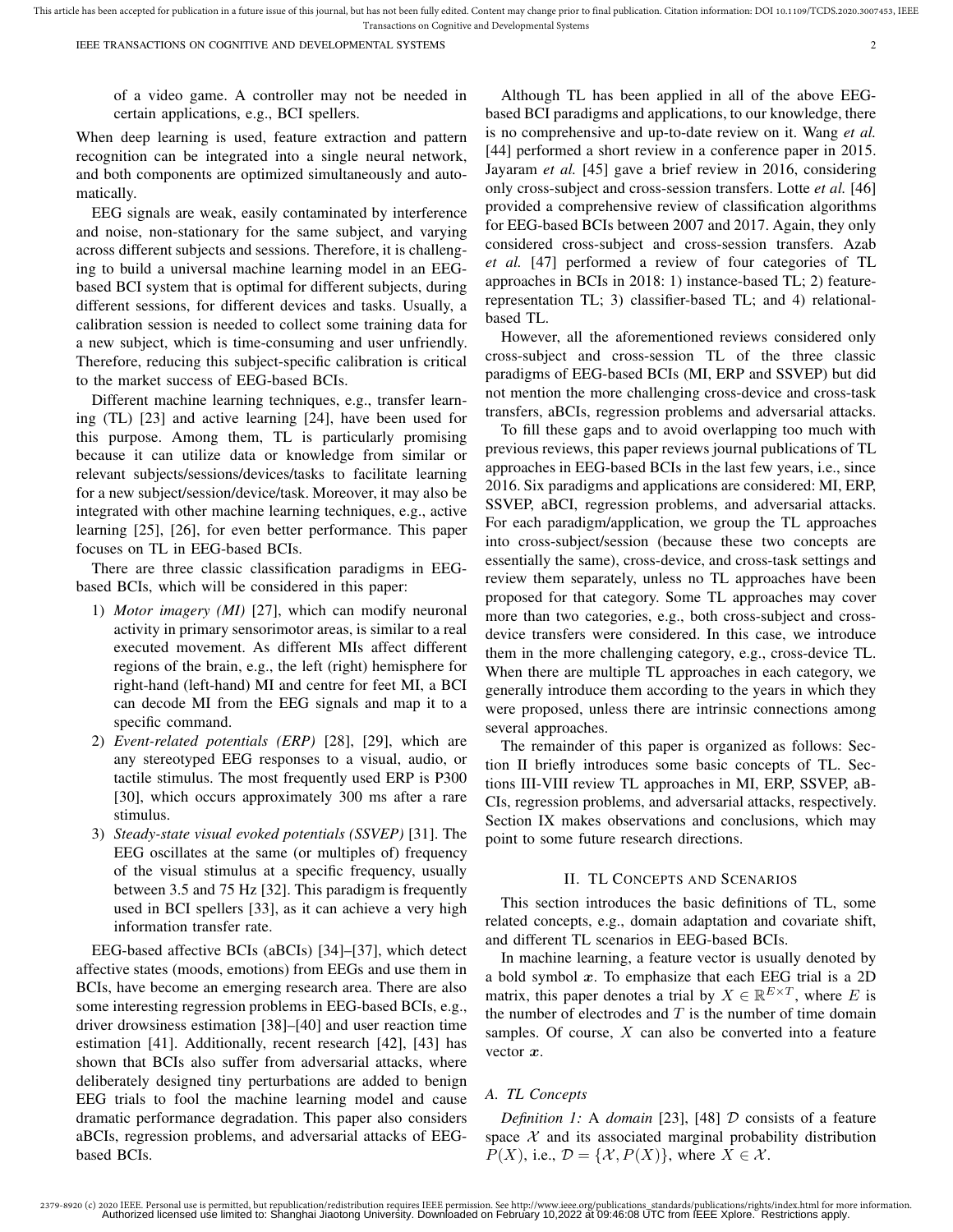A source domain  $\mathcal{D}_s$  and a target domain  $\mathcal{D}_t$  are different if they have different feature spaces, i.e.,  $\mathcal{X}_s \neq \mathcal{X}_t$ , and/or different marginal probability distributions, i.e.,  $P_s(X) \neq P_t(X)$ .

*Definition 2:* Given a domain D, a task [23], [48]  $\mathcal T$  consists of a label space Y and a prediction function  $f(X)$ , i.e.,  $\mathcal{T} =$  $\{Y, f(X)\}.$ 

Let  $y \in \mathcal{Y}$ . Then,  $f(X) = P(y|X)$  is the conditional probability distribution. Two tasks  $\mathcal{T}_s$  and  $\mathcal{T}_t$  are different if they have different label spaces, i.e.,  $\mathcal{Y}_s \neq \mathcal{Y}_t$ , and/or different conditional probability distributions, i.e.,  $P_s(y|X) \neq P_t(y|X)$ .

*Definition 3:* Given a source domain  $\mathcal{D}_s = \{(X_s^i, y_s^i)\}_{i=1}^N$ and a target domain  $\mathcal{D}_t$  with  $N_l$  labelled samples  $\{(X_t^i, y_t^i)\}_{i=1}^{N_l}$  and  $N_u$  unlabelled samples  $\{X_t^i\}_{i=N_l+1}^{N_l+N_u}$ , *transfer learning* (TL) aims to learn a target prediction function  $f: X_t \mapsto y_t$  with low expected error on  $\mathcal{D}_t$  under the general assumptions that  $\mathcal{X}_s \neq \mathcal{X}_t$ ,  $\mathcal{Y}_s \neq \mathcal{Y}_t$ ,  $P_s(X) \neq P_t(X)$ , and/or  $P_s(y|X) \neq P_t(y|X)$ .

In *inductive TL*, the target domain has some labelled samples, i.e.,  $N_l > 0$ . For most inductive TL scenarios in BCIs, the source domain samples are labelled, but they could also be unlabelled. When the source domain samples are labelled, inductive TL is similar to *multi-task learning* [49]. The difference is that multi-task learning tries to learn a model for every domain simultaneously, whereas inductive TL focuses only on the target domain. In *transductive TL*, the source domain samples are all labelled, but the target domain samples are all unlabelled, i.e.,  $N_l = 0$ . In *unsupervised TL*, no samples in either domain are labelled.

Domain adaptation is a special case of TL, or more specifically, transductive TL:

*Definition 4:* Given a source domain  $\mathcal{D}_s$  and a target domain  $\mathcal{D}_t$ , *domain adaptation* aims to learn a target prediction function  $f: x_t \mapsto y_t$  with low expected error on  $\mathcal{D}_t$ , under the assumptions that  $\mathcal{X}_s = \mathcal{X}_t$  and  $\mathcal{Y}_s = \mathcal{Y}_t$ , but  $P_s(X) \neq P_t(X)$ and/or  $P_s(y|X) \neq P_t(y|X)$ .

Covariate shift is a special and simpler case of domain adaptation:

*Definition 5:* Given a source domain  $\mathcal{D}_s$  and a target domain  $\mathcal{D}_t$ , *covariate shift* occurs when  $\mathcal{X}_s = \mathcal{X}_t$ ,  $\mathcal{Y}_s = \mathcal{Y}_t$ ,  $P_s(y|X) = P_t(y|X)$ , but  $P_s(X) \neq P_t(X)$ .

#### *B. TL Scenarios*

According to the variations between the source and the target domains, there can be different TL scenarios in EEGbased BCIs:

- 1) *Cross-subject TL*. Data from other subjects (the source domains) are used to facilitate the calibration for a new subject (the target domain). Usually, the task and EEG device are the same across subjects.
- 2) *Cross-session TL*. Data from previous sessions (the source domains) are used to facilitate the calibration of a new session (the target domain). For example, data from previous days are used in the current calibration. Usually, the subject, task and EEG device are the same across sessions.
- 3) *Cross-device TL*. Data from one EEG device (the source domain), is used to facilitate the calibration of a new

device (the target domain). Usually, the task and subject are the same across EEG devices.

4) *Cross-task TL*. Labelled data from other similar or relevant tasks (the source domains) is used to facilitate the calibration for a new task (the target domain). For example, data from left- and right-hand MI are used in the calibration of feet and tongue MI. Usually, the subject and EEG device are the same across tasks.

Since cross-subject TL and cross-session TL are essentially the same, this paper combines them into one category: crosssubject/session TL. Generally, cross-device TL and cross-task TL are more challenging than cross-subject/session TL; hence, they were less studied in the literature.

The above simple TL scenarios could also be mixed to form more complex TL scenarios, e.g., cross-subject and crossdevice TL [26], cross-subject and cross-task TL [50], etc.

### III. TL IN MI-BASED BCIS

This section reviews recent progress in TL for MI-based BCIs. Many of them used the BCI Competition datasets<sup>1</sup>.

Assume there are  $S$  source domains, and the  $s$ -th source domain has  $N_s$  EEG trials. The *n*-th trial of the *s*-th source domain is denoted by  $X_s^n \in \mathbb{R}^{E \times T}$ , where E is the number of electrodes and  $T$  is the number of time domain samples from each channel. The corresponding covariance matrix is  $C_s^n \in \mathbb{R}^{E \times E}$ , which is symmetric and positive definite (SPD) and lies on a Riemannian manifold. For binary classification, the label for  $X_s^n$  is  $y_s^n \in \{-1, 1\}$ . The *n*-th EEG trial in the target domain is denoted by  $X_t^n$ , and the covariance matrix is denoted by  $C_t^n$ . These notations are used throughout the paper.

#### *A. Cross-Subject/Session Transfer*

Dai *et al.* [51] proposed the transfer kernel common spatial patterns (TKCSP) method, which integrates kernel common spatial patterns (KCSP) [52] and transfer kernel learning (TKL) [53] for EEG trial spatial filtering in cross-subject MI classification. It first computes a domain-invariant kernel by TKL and then uses it in the KCSP approach, which further finds the components with the largest energy difference between two classes. Note that TL was used in EEG signal processing (spatial filtering) instead of classification.

Jayaram *et al.* [45] proposed a multi-task learning framework for cross-subject/session transfers, which does not need any labelled data in the target domain. The linear decision rule is  $y = \text{sign}(\mu_{\alpha}^T X \mu_w)$ , where  $\mu_{\alpha} \in \mathbb{R}^{C \times 1}$  are the channel weights and  $\mu_w \in \mathbb{R}^{T \times 1}$  are the feature weights.  $\mu_\alpha$  and  $\mu_w$ are obtained by minimizing

$$
\min_{\boldsymbol{\alpha}_s, \boldsymbol{w}_s} \left[ \frac{1}{\lambda} \sum_{s=1}^S \sum_{n=1}^{N_s} \left\| \boldsymbol{\alpha}_s^{\mathrm{T}} X_s^n \boldsymbol{w}_s - y_s^n \right\|^2 + \sum_{s=1}^S \Omega(\boldsymbol{w}_s; \boldsymbol{\mu}_\mathbf{w}, \boldsymbol{\Sigma}_\mathbf{w}) + \sum_{s=1}^S \Omega(\boldsymbol{\alpha}_s; \boldsymbol{\mu}_\mathbf{\alpha}, \boldsymbol{\Sigma}_\mathbf{\alpha}) \right], \quad (1)
$$

<sup>1</sup>http://www.bbci.de/competition/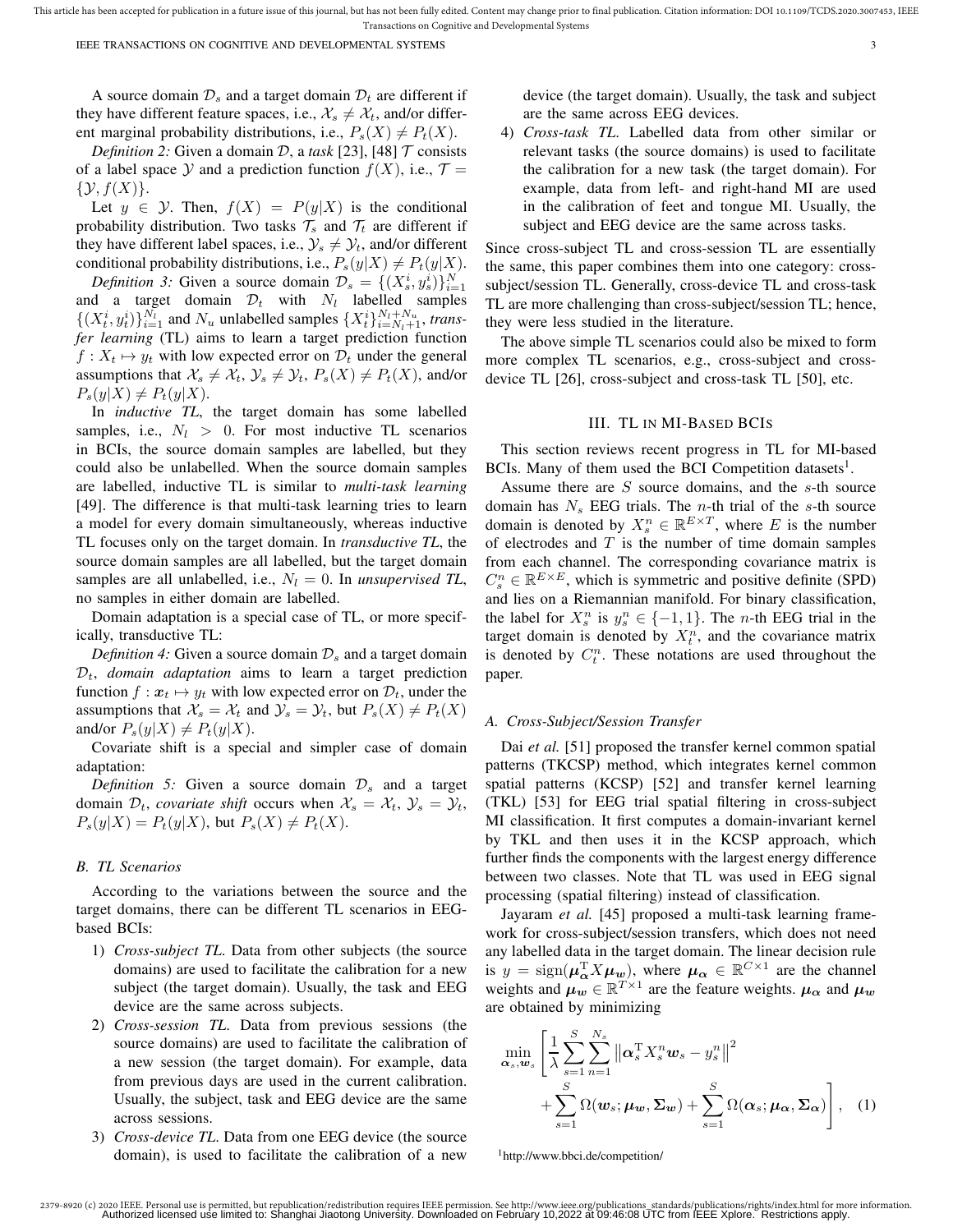IEEE TRANSACTIONS ON COGNITIVE AND DEVELOPMENTAL SYSTEMS 4

where  $\alpha_s \in \mathbb{R}^{C \times 1}$  are the channel weights for the s-th source subject,  $w_s \in \mathbb{R}^{T \times 1}$  are the feature weights,  $\lambda$  is a hyperparameter, and  $\Omega(w_s; \mu_w, \Sigma_w)$  is the negative log prior probability of  $w_s$  given the Gaussian distribution parameterized by  $(\mu_w, \Sigma_w)$ .  $\mu_w$  and  $\Sigma_w$   $(\mu_\alpha$  and  $\Sigma_\alpha)$  are the mean vector and covariance matrix of  $\{w_s\}_{s=1}^S$  ( $\{\alpha_s\}_{s=1}^S$ ), respectively.

In (1), the first term requires  $\alpha_s$  and  $w_s$  to work well for the s-th source subject; the second term ensures that the divergence of  $w_s$  from the shared  $(\mu_w, \Sigma_w)$  is small, i.e., all the source subjects should have similar  $w_s$  values; and the third term ensures that the divergence of  $\alpha_s$  from the shared  $(\mu_{\alpha}, \Sigma_{\alpha})$  is small.  $\mu_{\alpha}$  and  $\mu_{w}$  can be viewed as the subjectinvariant characteristics of stimulus prediction and hence used directly by a new subject. Jayaram *et al.* demonstrated that their approach worked well on cross-subject transfers in MI classification and cross-session transfers for one patient with amyotrophic lateral sclerosis.

Azab *et al.* [54] proposed weighted TL for cross-subject transfers in MI classification as an improvement of the above approach. They assumed that each source subject has plenty of labelled samples, whereas the target subject has only a few labelled samples. They first trained a logistic regression classifier for each source subject by using a cross-entropy loss function with an L2 regularization term. Then, a logistic regression classifier for the target subject was trained so that the cross-entropy loss of the few labelled samples in the target domain is minimized, and its parameters are close to those of the source subjects. The mean vector and covariance matrix of the classifier parameters in the source domains were computed in a similar way to that in [45], except that for each source domain, a weight determined by the Kullback-Leibler divergence between it and the target domain was used.

Hossain *et al.* [55] proposed an ensemble learning approach for cross-subject transfers in multi-class MI classification. Four base classifiers were used, all constructed using TL and active learning: 1) multi-class direct transfer with active learning (mDTAL), a multi-class extension of the active TL approach proposed in [56]; 2) multi-class aligned instance transfer with active learning, which is similar to mDTAL except that only the source domain samples correctly classified by the corresponding classifier are transferred; 3) most informative and aligned instances transfer with active learning, which transfers only the source domain samples correctly classified by its classifiers and near the decision boundary (i.e., the most informative samples); and 4) most informative instances transfer with active learning, which transfers only source domain samples close to the decision boundary. The four base learners were finally stacked to achieve a more robust performance.

Since the covariance matrices of EEG trials are SPD and lie on a Riemannian manifold instead of in Euclidean space, Riemannian approaches [21] have become popular in EEGbased BCIs. Different TL approaches have also been proposed recently.

Zanini *et al.* [57] proposed a Riemannian alignment (RA) approach to centre the EEG covariance matrices  ${C_k^n}_{n=1}^{N_k}$  in the k-th domain with respect to a reference covariance matrix  $\overline{R}_k$  specific to that domain. More specifically, RA computes first the covariance matrices of some *resting* trials in the kth domain, in which the subject is not performing any task, and then calculates their Riemannian mean  $\overline{R}_k$ .  $\overline{R}_k$  is next used as the reference matrix to reduce the inter-subject/session variation:

$$
\widetilde{C}_k^n = \overline{R}_k^{-\frac{1}{2}} C_k^n \overline{R}_k^{-\frac{1}{2}},\tag{2}
$$

where  $\tilde{C}_k^n$  is the aligned covariance matrix for  $C_k^n$ . Equation (2) centres the reference state of different subjects/sessions at the identity matrix. In MI, the resting state is the time window during which the subject is not performing any task, e.g., the transition window between two MI tasks. In ERP, the nontarget stimuli are used as the resting state, requiring that some labelled trials in the target domain must be known. Zanini *et al.* also proposed improvements to the minimum distance to the Riemannian mean (MDRM) [58] classifier and demonstrated the effectiveness of RA and the improved MDRM in both MI and ERP classifications.

Yair *et al.* [59] proposed a domain adaptation approach using the analytic expression of parallel transport (PT) on the cone manifold of SPD matrices. The goal was to find a common tangent space such that the mappings of  $C_t$  and  $C_s$  are aligned. It first computes the Riemannian mean  $\overline{R}_k$  of the k-th domain and then the Riemannian mean  $\hat{R}$  of all  $\overline{R}_k$ . Then, each  $\overline{R}_k$  is moved to  $\hat{R}$  by PT  $\Gamma_{\overline{R}_k \to \hat{R}}$ , and  $C_k^n$ , the  $n$ -th covariance matrix in the k-th domain, is projected to

$$
\operatorname{Log}\left(\hat{R}^{-\frac{1}{2}}\Gamma_{\overline{R}_k\to\hat{R}}\left(C_k^n\right)\hat{R}^{-\frac{1}{2}}\right) = \operatorname{Log}\left(\overline{R}_k^{-\frac{1}{2}}C_k^n\overline{R}_k^{-\frac{1}{2}}\right). (3)
$$

After the projection step, the covariance matrices in different domains are mapped to the same tangent space, so a classifier built in a source domain can be directly applied to the target domain. Equation (3) is essentially identical to RA in (2), except that (3) works in the tangent space, whereas (2) works in the Riemannian space. Yair *et al.* demonstrated the effectiveness of PT in cross-subject MI classification, sleep stage classification, and mental arithmetic identification.

To make RA more flexible, faster, and completely unsupervised, He and Wu [60] proposed a Euclidean alignment (EA) approach to align EEG trials from different subjects in Euclidean space. Mathematically, for the  $k$ -th domain, EA computes the reference matrix  $\overline{R}_k = \frac{1}{N} \sum_{n=1}^N X_k^n (X_k^n)^T$ , i.e.,  $\overline{R}_k$  is the arithmetic mean of all covariance matrices in the  $k$ -th domain (it can also be the Riemannian mean, which is more computationally intensive than the arithmetic mean), then performs the alignment by  $\widetilde{X}_k^n = \overline{R}_k^{-\frac{1}{2}} X_k^n$ . After EA, the mean covariance matrices of all domains become the identity matrix. Both Euclidean space and Riemannian space feature extraction and classification approaches can then be applied to  $\widetilde{X}_k^n$ . EA can be viewed as a generalization of Yair *et al.*'s parallel transport approach because the computation of  $\overline{R}_k$  in EA is more flexible, and both Euclidean and Riemannian space classifiers can be used after EA. He and Wu demonstrated that EA outperformed RA in both MI and ERP classifications in both offline and simulated online applications.

Rodrigues *et al.* [61] proposed Riemannian Procrustes analysis (RPA) to accommodate covariant shifts in EEG-based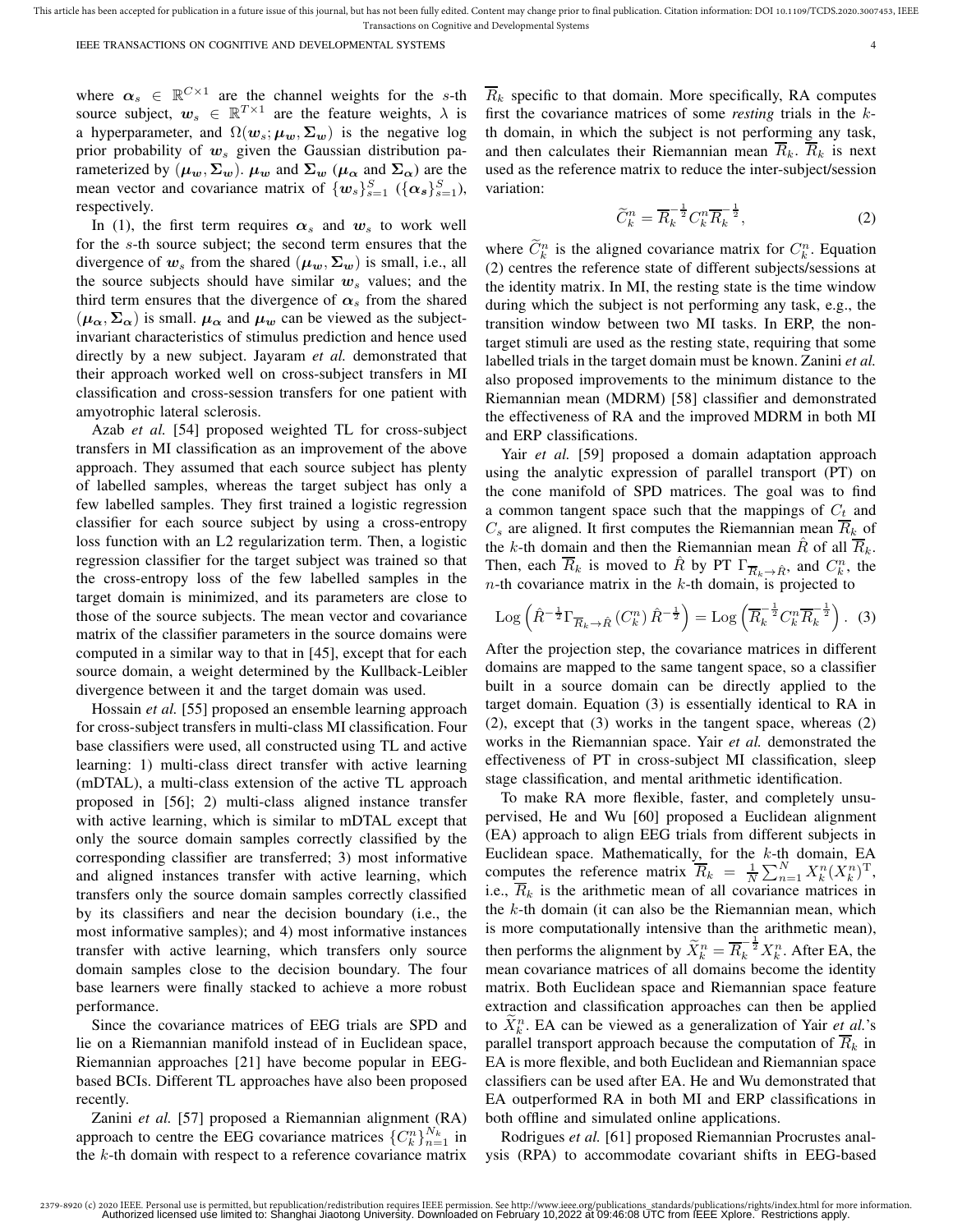BCIs. It is semi-supervised and requires at least one labelled sample from each target domain class. RPA first matches the statistical distributions of the covariance matrices of the EEG trials from different domains, using simple geometrical transformations, namely, translation, scaling, and rotation, in sequence. Then, the labelled and transformed data from both domains are concatenated to train a classifier, which is next applied to the transformed and unlabelled target domain samples. Mathematically, it transforms each target domain covariance matrix  $C_t^n$  into

$$
\widetilde{C}_t^n = M_s^{\frac{1}{2}} \left[ U^{\mathrm{T}} \left( \widetilde{M}_t^{-\frac{1}{2}} C_t^n \widetilde{M}_t^{-\frac{1}{2}} \right)^p U \right] M_s^{\frac{1}{2}},\tag{4}
$$

where

- $\widetilde{M}_t^{-\frac{1}{2}}$  is the geometric mean of the labelled target domain samples, which centres the target domain covariance matrices at the identity matrix.
- $p = (d/\tilde{d})^{\frac{1}{2}}$  stretches the target domain covariance matrices so that they have the same dispersion as the source domain, in which  $d$  and  $\tilde{d}$  are the dispersions around the geometric mean of the source domain and the target domain, respectively.
- $\bullet$  U is an orthogonal rotation matrix to be optimized, which minimizes the distance between the class means of the source domain and the translated and stretched target domain.
- $M_s^{-\frac{1}{2}}$  is the geometric mean of the labelled source domain samples, which ensures that the geometric mean of  $\tilde{C}_t^n$  is the same as that in the source domain.

Note that the class label information is only needed in computing U. Although  $\widetilde{M}_t^{-\frac{1}{2}}$ , p and  $M_s^{-\frac{1}{2}}$  are also computed from the labeled samples, they do not need the specific class labels.

Clearly, RPA is a generalization of RA. Rodrigues *et al.* [61] showed that RPA can achieve promising results in crosssubject MI, ERP and SSVEP classification.

Recently, Zhang and Wu [62] proposed a manifold embedded knowledge transfer (MEKT) approach, which first aligns the covariance matrices of the EEG trials in the Riemannian manifold, extracts features in the tangent space, and then performs domain adaptation by minimizing the joint probability distribution shift between the source and the target domains while preserving their geometric structures. More specifically, it consists of the following three steps [62]:

- 1) *Covariance matrix centroid alignment* (CA). Align the centroid of the covariance matrices in each domain, i.e.,  $\widetilde{C}_{s}^{n} = \frac{\overline{R}_{s}}{R_{s}}^{\frac{1}{2}} C_{s}^{n} \overline{R}_{s}^{-\frac{1}{2}}$  and  $\widetilde{C}_{t}^{n} = \overline{R_{t}}^{\frac{1}{2}} C_{t}^{n} \overline{R_{t}}^{-\frac{1}{2}}$ , where  $R_s$  ( $R_t$ ) can be the Riemannian mean, the Euclidean mean, or the Log-Euclidean mean of all  $C_s^n$  $(C<sub>t</sub><sup>n</sup>)$ . This is essentially a generalization of RA [57]. The marginal probability distributions from different domains are brought together after CA.
- 2) *Tangent space feature extraction*. Map and assemble all  $\widetilde{C}^n_s(\widetilde{C}^n_t)$  into a tangent space super matrix  $\widetilde{X}_s \in \mathbb{R}^{d \times N_s}$  $(\tilde{X}_t \in \mathbb{R}^{d \times N_t})$ , where  $d = E(E+1)/2$  is the dimensionality of the tangent space features.
- 3) *Mapping matrices identification*. Find the projection matrices  $A \in \mathbb{R}^{d \times p}$  and  $B \in \mathbb{R}^{d \times p}$ , where  $p \ll d$  is the

dimensionality of the shared subspace, such that  $A^T X_s$ and  $B^T \widetilde{X}_t$  are similar.

After MEKT, a classifier can be trained on  $(A^T \tilde{X}_s, y_s)$  and applied to  $B^T \tilde{X}_t$  to estimate their labels.

MEKT can cope with one or more source domains and still be efficient. Zhang and Wu [62] also used domain transferability estimation (DTE) to identify the most beneficial source domains, in case there are too many of them. Experiments in cross-subject MI and ERP classification demonstrated that MEKT outperformed several state-of-the-art TL approaches, and DTE can reduce the computational cost to more than half of when the number of source domains is large, with little sacrifice of classification accuracy.

A comparison of the afore-mentioned EEG data alignment approaches, and a new approach [50] introduced later in this section, is given in Table I.

Singh *et al.* [63] proposed a TL approach for estimating the sample covariance matrices, which are used by the MDRM classifier, from a very small number of target domain samples. It first estimates the sample covariance matrix for each class by a weighted average of the sample covariance matrix of the corresponding class from the target domain and that in the source domain. The mixed sample covariance matrix is the sum of the per-class sample covariance matrices. Spatial filters are then computed from the mixed and per-class sample covariance matrices. Next, the covariance matrices of the spatially filtered EEG trials are further filtered by Fisher geodesic discriminant analysis [64] and used as features in the MDRM [58] classifier.

Deep learning, which has been very successful in image processing, video analysis, speech recognition and natural language processing, has also started to find applications in EEG-based BCIs. For example, Schirrmeister *et al.* [65] proposed two convolutional neural networks (CNNs) for EEG decoding, and showed that both outperformed filter bank common spatial patterns (FBCSP) [66] in cross-subject MI classification. Lawhern *et al.* [67] proposed EEGNet, a compact CNN architecture for EEG classification. It can be applied across different BCI paradigms, be trained with very limited data, and generate neurophysiologically interpretable features. EEGNet achieved robust results in both the within-subject and cross-subject classification of MIs and ERPs.

Although the above approaches achieved promising crosssubject classification performance, they did not explicitly use the idea of TL. Currently, a common TL technique for deep learning-based EEG classification [68], [69] is based on finetuning with new data from the target session/subject. Unlike concatenating target data with existing source data, the finetuning process is established on a pre-trained model and performs iterative learning on a relatively small amount of target data. Although the training data involved is exactly the same as using data concatenation, the prediction performance can be improved significantly.

More specifically, Wu *et al.* [70] proposed a parallel multiscale filter CNN for MI classification. It consisted of three layers: a CNN to extract both temporal and spatial features from EEG signals, a feature reduction layer with square and log non-linear functions followed by pooling and dropout, and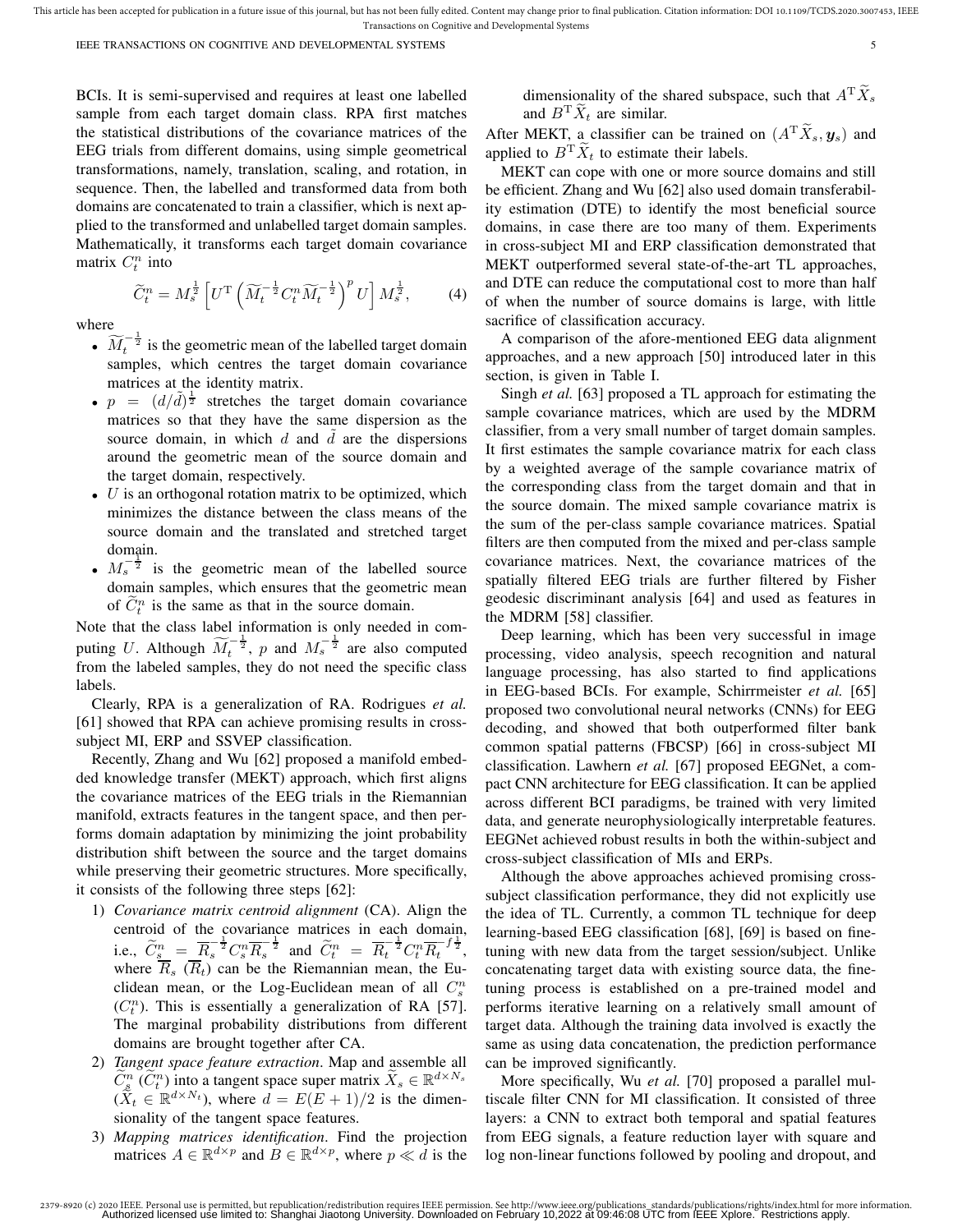IEEE TRANSACTIONS ON COGNITIVE AND DEVELOPMENTAL SYSTEMS 6

|                                             | RA [57]                                                                      | PT [59]                                                            | PTA [61]                                                                      | EA [60]                                                           | CA [62]                                                                                                  | LA [50]                                                                                    |
|---------------------------------------------|------------------------------------------------------------------------------|--------------------------------------------------------------------|-------------------------------------------------------------------------------|-------------------------------------------------------------------|----------------------------------------------------------------------------------------------------------|--------------------------------------------------------------------------------------------|
| Applicable Paradigm                         | MI, ERP                                                                      | MI                                                                 | MI, ERP, SSVEP                                                                | MI, ERP                                                           | MI, ERP                                                                                                  | MI                                                                                         |
| Online or Offline                           | <b>B</b> oth                                                                 | <b>Both</b>                                                        | <b>B</b> oth                                                                  | Both                                                              | Both                                                                                                     | Offline                                                                                    |
| Need Labeled Target<br>Domain Trials        | No for MI,<br>Yes for ERP                                                    | N <sub>0</sub>                                                     | Yes                                                                           | N <sub>o</sub>                                                    | N <sub>0</sub>                                                                                           | Yes                                                                                        |
| What to Align                               | Riemannian space<br>covariance matrices                                      | Riemannian Tangent<br>space features                               | Riemannian space<br>covariance matrices                                       | Euclidean space<br><b>EEG</b> trials                              | Riemannian space<br>covariance matrices                                                                  | Euclidean space<br>EEG trials                                                              |
| Reference Matrix<br>Calculation             | Riemannian mean<br>of resting state<br>covariance matrices<br>in each domain | Riemannian mean<br>of all covariance<br>matrices in<br>each domain | Riemannian mean<br>of all labeled<br>covariance<br>matrices in<br>each domain | Euclidean mean<br>of all covariance<br>matrices in<br>each domain | Riemannian,<br>Euclidean, or<br>Log-Euclidean<br>mean of all<br>covariance<br>matrices in<br>each domain | Log-Euclidean<br>mean of labeled<br>covariance matrices<br>in each class<br>of each domain |
| Classifier                                  | Riemannian<br>space only                                                     | Euclidean<br>space only                                            | Riemannian<br>space only                                                      | Riemannian or<br>Euclidean space                                  | Riemannian or<br>Euclidean space                                                                         | Riemannian or<br>Euclidean space                                                           |
| Handle Class<br>Mismatch between<br>Domains | N <sub>0</sub>                                                               | N <sub>0</sub>                                                     | N <sub>0</sub>                                                                | N <sub>0</sub>                                                    | N <sub>0</sub>                                                                                           | Yes                                                                                        |
| Computational Cost                          | High                                                                         | High                                                               | High                                                                          | Low                                                               | Low                                                                                                      | Low                                                                                        |

TABLE I COMPARISON OF DIFFERENT EEG DATA ALIGNMENT APPROACHES.

a dense classification layer fine-tuned on a small amount of calibration data from the target subject. They showed that fine-tuning achieved improved performance in cross-subject transfers.

# *B. Cross-Device TL*

Xu *et al.* [71] studied the performance of deep learning in cross-dataset TL. Eight publicly available MI datasets were considered. Although the different datasets used different EEG devices, channels and MI tasks, they only selected three common channels (C3, CZ, C4) and the left-hand and righthand MI tasks. They applied an online pre-alignment strategy to each EEG trial of each subject by recursively computing the Riemannian mean online and using it as the reference matrix in the EA approach. They showed that online prealignment significantly increased the performance of deep learning models in cross-dataset TL.

# *C. Cross-Task TL*

Both RA and EA assume that the source domains have the same feature space and label space as the target domain, which may not hold in many real-world applications, i.e., they may not be used in cross-task transfers. Recently, He and Wu [50] also proposed a label alignment (LA) approach, which can handle the situation that the source domains have different label spaces from the target domain. For MI-based BCIs, this means the source subjects and the target subject can perform completely different MI tasks (e.g., the source subject may perform left-hand and right-hand MI tasks, whereas the target subject may perform feet and tongue MIs), but the source subjects' data can still be used to facilitate the calibration for a target subject.

When the source and target domain devices are different, LA first selects the source EEG channels that are the most

similar to the target EEG channels. Then, it computes the mean covariance matrix of each source domain class and estimates the mean covariance matrix of each target domain class. Next, it re-centres each source domain class at the corresponding estimated class mean of the target domain. Both Euclidean space and Riemannian space feature extraction and classification approaches can next be applied to aligned trials. LA only needs as few as one labelled sample from each target domain class, can be used as a pre-processing step before different feature extraction and classification algorithms, and can be integrated with other TL approaches to achieve an even better performance. He and Wu [50] demonstrated the effectiveness of LA in simultaneous cross-subject, cross-device and crosstask TL in MI classification.

An illustration of the difference between LA and EA is shown in Fig. 2. To our knowledge, LA is the only cross-task TL work in EEG-based BCIs and the most complicated TL scenario (simultaneous cross-subject, cross-device and crosstask TL) considered in the literature so far.



Fig. 2. Illustration of EA and LA [50].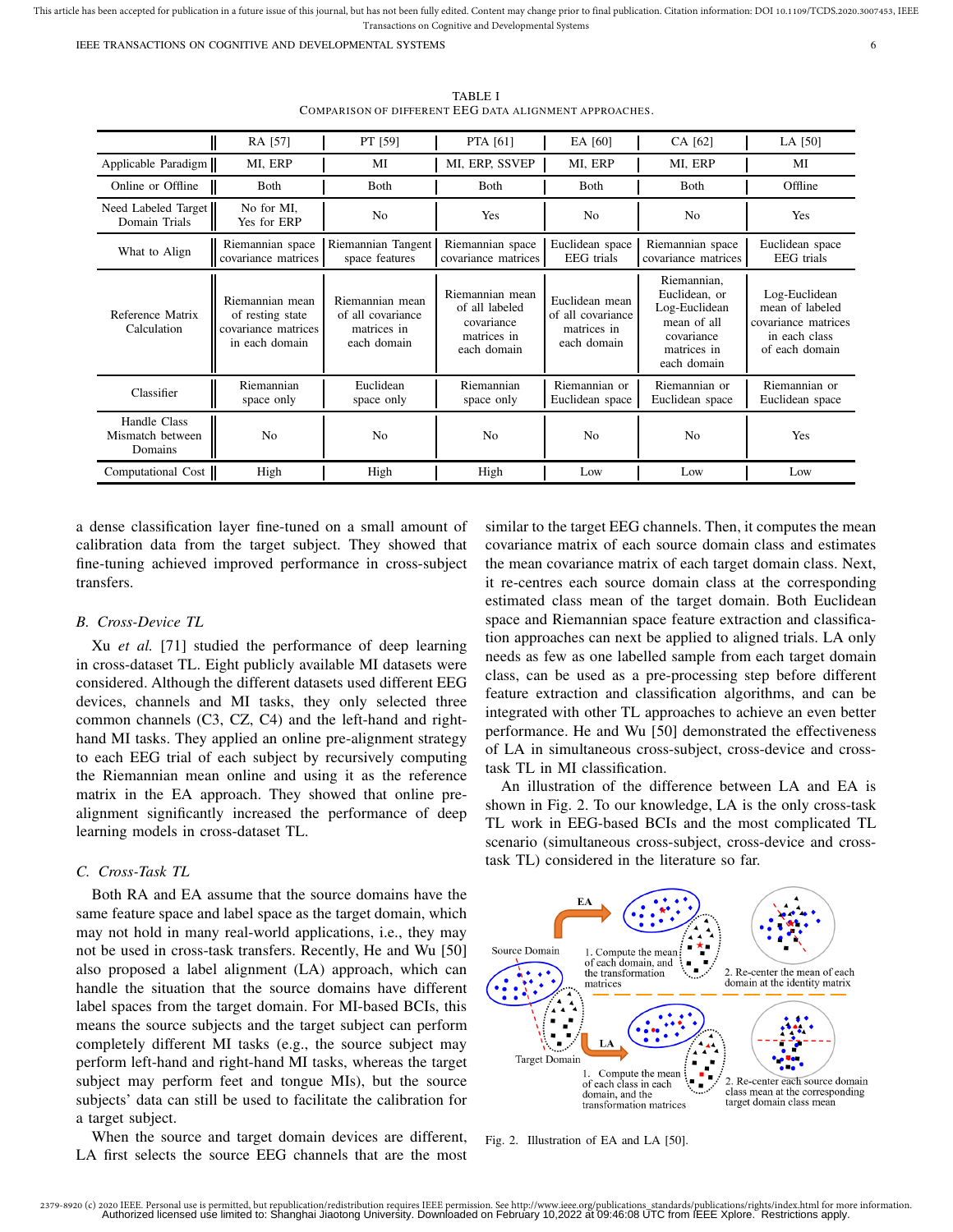IEEE TRANSACTIONS ON COGNITIVE AND DEVELOPMENTAL SYSTEMS 7

#### IV. TL IN ERP-BASED BCIS

This section reviews recent TL approaches in ERP-based BCIs. Many approaches introduced in the previous section, e.g., RA, EA, RPA and EEGNet, can also be used here. To avoid duplication, we only include approaches not introduced in the previous section here. Because there were no publications on cross-task TL in ERP-based BCIs, we do not have a "Cross-Task TL" subsection.

### *A. Cross-Subject/Session TL*

Waytowich *et al.* [72] proposed unsupervised spectral transfer method using information geometry (STIG) for subjectindependent ERP-based BCIs. STIG uses a spectral metalearner [73] to combine predictions from an ensemble of MDRM classifiers on data from individual source subjects. Experiments on single-trial ERP classification demonstrated that STIG significantly outperformed some calibration-free approaches and traditional within-subject calibration approaches when limited data were available in both offline and online ERP classifications.

Wu [74] proposed weighted adaptation regularization (wAR) for cross-subject transfers in ERP-based BCIs in both online and offline settings. Mathematically, wAR learns the following classifier directly:

$$
\underset{f}{\operatorname{argmin}} \sum_{n=1}^{N_s} w_s^n \ell(f(X_s^n), y_s^n) + w_t \sum_{n=1}^{N_l} w_t^n \ell(f(X_t^n), y_t^n) + \sigma \|f\|_K^2 + \lambda_P D_{f,K}(P_s(X_s), P_t(X_t)) + \lambda_Q D_{f,K}(P_s(X_s|y_s), P_t(X_t|y_t)) \tag{5}
$$

where  $\ell$  is a loss function,  $w_t$  is the overall weight of target domain samples, K is a kernel function, and  $\sigma$ ,  $\lambda_P$  and  $\lambda_Q$ are non-negative regularization parameters.  $w_s^n$  and  $w_t^n$  are the weights for the  $n$ -th sample in the source domain and the target domain, respectively, to balance the number of positive and negative samples in the corresponding domain.

Briefly, the five terms in (5) minimize the fitting loss in the source domain, the fitting loss in the target domain, the structural risk of the classifier, the distance between the marginal probability distributions  $P_s(X_s)$  and  $P_t(X_t)$ , and the distance between the conditional probability distributions  $P_s(X_s|y_s)$  and  $P_t(X_t|y_t)$ . Experiments on single-trial visual evoked potential classification demonstrated that both online and offline wAR algorithms were effective. Wu [74] also proposed a source domain selection approach, which selects the most beneficial source subjects for transferring. It can reduce the computational cost of wAR by  $\sim$ 50% without sacrificing the classification performance.

Qi *et al.* [75] performed cross-subject TL on a P300 speller to reduce the calibration time. A small set of ERP epochs from the target subject was used as a reference to compute the Riemannian distance to each source ERP sample from an existing data pool. The most similar ones were selected to train a classifier and were applied to the target subject.

Jin *et al.* [76] used a generic model set to reduce the calibration time in P300-based BCIs. Filtered EEG data from 116 participants were assembled into a data matrix, principal

component analysis (PCA) was used to reduce the dimensionality of the time domain features, and then the 116 participants were clustered into 10 groups by  $k$ -means clustering. A weighted linear discriminant analysis (WLDA) classifier was then trained for each cluster. These 10 classifiers formed the generic model set. For a new subject, a few calibration samples were acquired, and an online linear discriminant (OLDA) model was trained. The OLDA model was matched to the closest WLDA model, which was then selected as the model for the new subject.

Deep learning has also been used in ERP classification. Inspired by generative adversarial networks (GANs) [77], Ming *et al.* [78] proposed a subject adaptation network (SAN) to mitigate individual differences in EEGs. Based on the characteristics of the application, they designed an artificial low-dimensional distribution and forced the transformed EEG features to approximate it. For example, for two-class visual evoked potential classification, the artificial distribution is bimodal, and the area of each modal is proportional to the number of samples in the corresponding class. Experiments on cross-subject visual evoked potential classification demonstrated that SAN outperformed a support vector machine (SVM) and EEGNet.

#### *B. Cross-Device TL*

Wu *et al.* [26] proposed active weighted adaptation regularization (AwAR) for cross-device TL. It integrates wAR (introduced in Section IV-A), which uses labelled data from the previous device and handles class imbalance, and active learning [24], which selects the most informative samples from the new device to label. Only the common channels were used in wAR, but all the channels of the new device can be used in active learning to achieve better performance. Experiments on single-trial visual evoked potential classification using three different EEG devices with different numbers of electrodes showed that AwAR can significantly reduce the calibration data requirement for a new device in offline calibration.

To our knowledge, this is the only study on cross-device TL in ERP-based BCIs.

#### V. TL IN SSVEP-BASED BCIS

This section reviews recent TL approaches in SSVEP-based BCIs. Because there were no publications on cross-task TL in SSVEP-based BCIs, we do not have a "Cross-Task TL" subsection. Overall, many fewer TL studies on SSVEPs have been performed compared with MI tasks and ERPs.

#### *A. Cross-Subject/Session TL*

Waytowich *et al.* [79] proposed Compact-CNN, which is essentially the EEGNet [67] approach introduced in Section III-A, for 12-class SSVEP classification without the need for any user-specific calibration. It outperformed state-ofthe-art hand-crafted approaches using canonical correlation analysis (CCA) and Combined-CCA.

Rodrigues *et al.* [61] proposed RPA, which can also be used in cross-subject transfer of SSVEP-based BCIs. Since it has been introduced in Section III-A, it is not repeated here.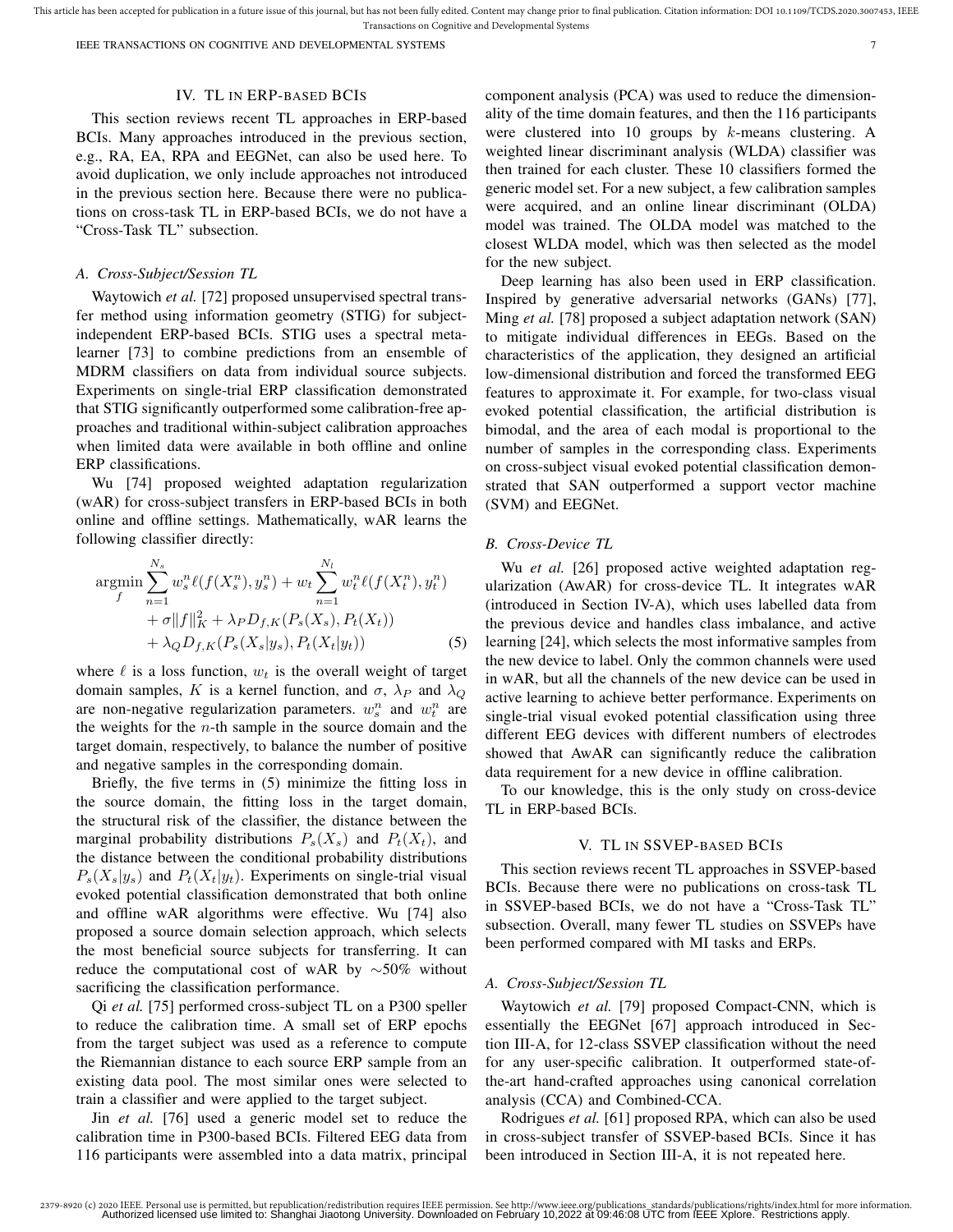IEEE TRANSACTIONS ON COGNITIVE AND DEVELOPMENTAL SYSTEMS 8

# *B. Cross-Device TL*

Nakanishi *et al.* [80] proposed a cross-device TL algorithm for reducing the calibration effort in an SSVEP-based BCI speller. It first computes a set of spatial filters by channel averaging, CCA, or task-related component analysis and then concatenates them to form a filter matrix  $W$ . The average trial of Class  $c$  of the source domain is computed and filtered by W to obtain  $Z_c$ . Let  $X_t$  be a single trial to be classified in the target domain. Its spatial filter matrix  $W_c$  is then computed by

$$
W_c = \underset{W}{\text{argmin}} \|Z_c - W^{\mathrm{T}} X_t\|_2^2; \tag{6}
$$

i.e.,  $W_c = (X_t X_t^{\mathrm{T}})^{-1} X_t Z_c^{\mathrm{T}}$ . Then, Pearson's correlation coefficients between  $W_c^{\mathrm{T}} X_t$  and  $Z_c$  are computed as  $r_c^{(1)}$ , and canonical correlation coefficients between  $X_t$  and computergenerated SSVEP models  $Y_c$  are computed as  $r_c^{(2)}$ . The two feature values are combined as

$$
\rho_c = \sum_{i=1}^2 \text{sign}\left(r_c^{(i)}\right) \cdot \left(r_c^{(i)}\right)^2,\tag{7}
$$

and the target class is identified as  $\argmax \rho_c$ .

To our knowledge, this is the only study on cross-device TL in SSVEP-based BCIs.

# VI. TL IN ABCIS

Recently, there has been a fast-growing research interest in aBCIs [34]–[37]. Emotions can be represented by discrete categories [81] (e.g., happy, sad, and angry) and by continuous values in the 2D space of arousal and valence [82] or the 3D space of arousal, valence, and dominance [83]. Therefore, there can be both classification and regression problems in aBCIs. However, the current literature focused exclusively on classification problems.

Most studies used the publicly available DEAP [84] and SEED [9] datasets. DEAP consists of 32-channel EEGs recorded by a BioSemi ActiveTwo device from 32 subjects while they were watching minute-long music videos, whereas SEED consists of 62-channel EEGs recorded by an ESI NeuroScan device from 15 subjects while they were watching 4-minute movie clips. By using SEED, Zheng *et al.* [85] investigated whether stable EEG patterns exist over time for emotion recognition. Using differential entropy features, they found that stable patterns did exhibit consistency across sessions and subjects. Thus, it is possible to perform TL in aBCIs.

This section reviews the latest progress on TL in aBCIs. Because there were no publications on cross-task TL in aBCIs, we do not have a "Cross-Task TL" subsection.

#### *A. Cross-Subject/Session TL*

Chai *et al.* [86] proposed adaptive subspace feature matching (ASFM) for cross-subject and cross-session transfer in offline and simulated online EEG-based emotion classification. Differential entropy features were used. ASFM first performs PCA of the source domain and the target domain separately. Let  $Z_s$  ( $Z_t$ ) be the d leading principal components in the

source (target) domain, which form the corresponding subspace. Then, ASFM transforms the source domain subspace to  $Z_s Z_s^T Z_t$  and projects the source data into it. The target data are projected directly into  $Z_t$ . In this way, the marginal distribution discrepancy between the two domains is reduced. Next, an iterative pseudo-label refinement strategy is used to train a logistic regression classifier using the labelled source domain samples and pseudo-labelled target domain samples, which can be directly applied to unlabelled target domain samples.

Lin and Jung [87] proposed a conditional TL (cTL) framework to facilitate positive cross-subject transfers in aBCIs. Five differential laterality features (topoplots), corresponding to five different frequency bands, from each EEG channel are extracted. The cTL method first computes the classification accuracy by using the target subject's data only and performs transfer only if that accuracy is below the chance level. Then, it uses ReliefF [88] to select a few of the most emotion-relevant features in the target domain and calculates their correlations with the corresponding features in each source domain to select a few of the most similar (correlated) source subjects. Next, the target domain data and the selected source domain data are concatenated to train a classifier.

Lin *et al.* [89] proposed a robust PCA (RPCA)-based [90] signal filtering strategy and validated its performance in crossday binary emotion classification. RPCA decomposes an input matrix into the sum of a low-rank matrix and a sparse matrix. The former accounts for the relatively regular profiles of the input signals, whereas the latter accounts for its deviant events. Lin *et al.* showed that the RPCA-decomposed sparse signals filtered from the background EEG activity contributed more to the inter-day variability and that the predominately captured the EEG oscillations of emotional responses behaved relatively consistently across days.

Li *et al.* [91] extracted nine types of time-frequency domain features (the peak-to-peak mean, mean square, variance, Hjorth activity, Hjorth mobility, Hjorth complexity, maximum power spectral frequency, maximum power spectral density, power sum) and nine types of non- linear dynamical system features (the approximate entropy, C0 complexity, correlation dimension, Kolmogorov entropy, Lyapunov exponent, permutation entropy, singular entropy, Shannon entropy, spectral entropy) from EEG measurements. Through automatic and manual feature selection, they verified the effectiveness and performance of the upper bounds of those features in crosssubject emotion classification on DEAP and SEED. They found that L1-norm penalty-based feature selection achieved robust performance on both datasets, and the Hjorth mobility in the beta rhythm achieved the highest mean classification accuracy.

Liu *et al.* [92] performed cross-day EEG-based emotion classification. Seventeen subjects watched 6-9 emotional movie clips on five different days over one month. Spectral powers of the delta, theta, alpha, beta, low and high gamma bands were computed for each of the 60 channels as initial features, and then recursive feature elimination was used for feature selection. In cross-day classification, the data from a subset of the five days were used by an SVM to classify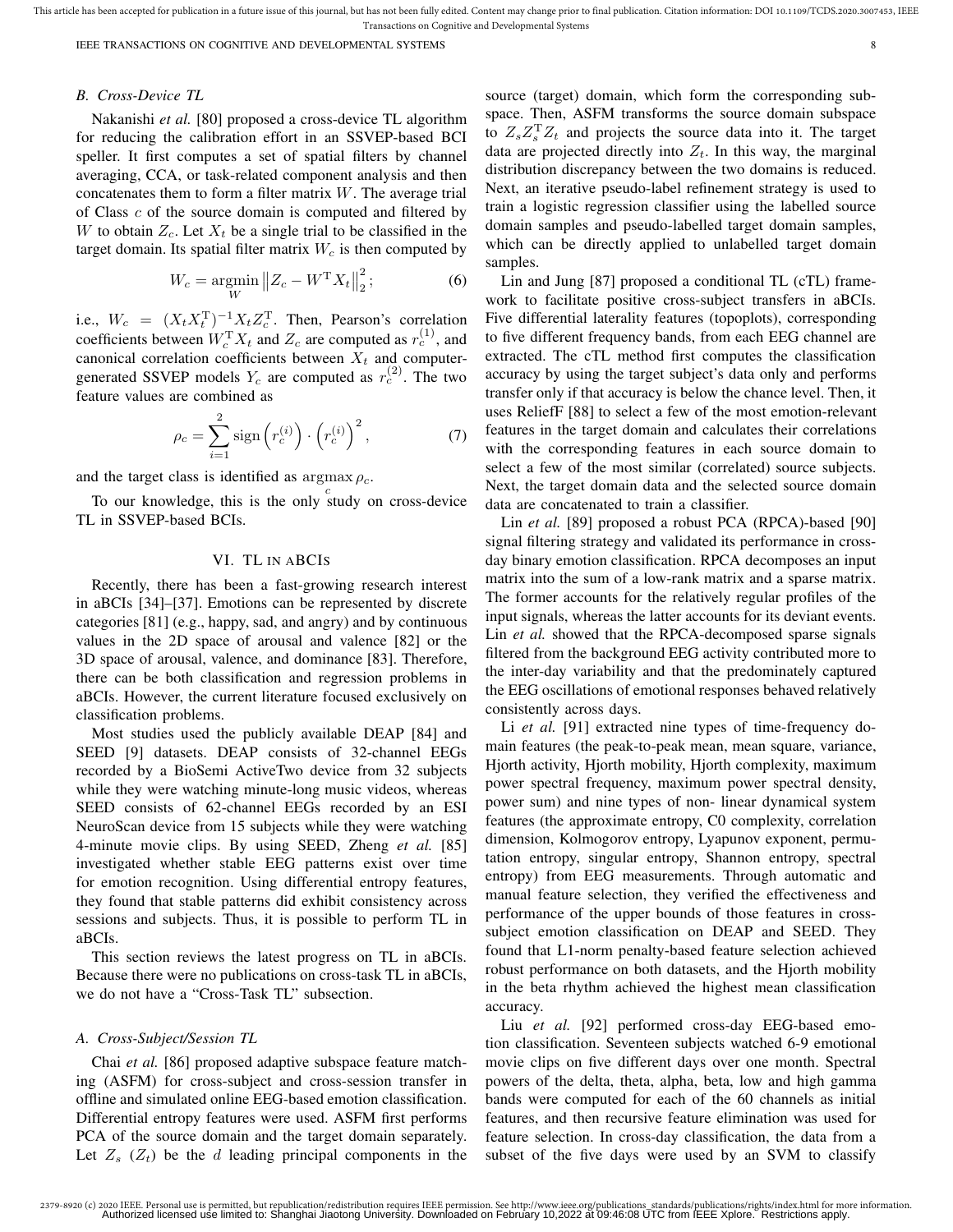the data from the remaining days. They showed that EEG variability could impair the emotion classification performance dramatically, and using data from more days during training could significantly improve the generalization performance.

Yang *et al.* [93] studied cross-subject emotion classification on DEAP and SEED. Ten linear and non-linear features (the Hjorth activity, Hjorth mobility, Hjorth complexity, standard deviation, PSD alpha, PSD beta, PSD gamma, PSD theta, sample entropy, and wavelet entropy) were extracted from each channel and concatenated. Then, sequential backward feature selection and significance test were used for feature selection, and an RBF SVM was used as the classifier.

Li *et al.* [94] considered cross-subject EEG emotion classification for both supervised (the target subject has some labelled samples) and semi-supervised (the target subject has some labelled samples and unlabelled samples) scenarios. We briefly introduce only their best-performing supervised approach here. Multiple source domains are assumed. They first performed source selection by training a classifier in each source domain and compute its classification accuracy on the labelled samples in the target domain. These accuracies were then sorted to select the top few source subjects. A style transfer mapping was learned between the target and each selected source. For each selected source subject, they performed SVM classification on his/her data, removed the support vectors (because they are near the decision boundary and hence uncertain), performed  $k$ -means clustering on the remaining samples to obtain the prototypes, and mapped each target domain labelled sample feature vector  $x_t^n$  to the nearest prototype in the same class by the following mapping:

$$
\min_{A,b} \sum_{i=1}^{n} \|A\boldsymbol{x}_{t}^{n} + b - d^{n}\|_{2}^{2} + \beta \|A - I\|_{F}^{2} + \gamma \|b\|_{2}^{2}, \qquad (8)
$$

where  $d_n$  is the nearest prototype in the same class of the source domain, and  $\beta$  and  $\gamma$  are hyperparameters. A new, unlabelled sample in the target domain is first mapped to each selected source domain and then classified by a classifier trained in the corresponding source domain. The classification results from all source domains were then weighted averaged, where the weights were determined by the accuracies of the source domain classifiers.

Deep learning has also been gaining popularity in aBCI.

Chai *et al.* [95] proposed a subspace alignment autoencoder (SAAE) for cross-subject and cross-session transfer in EEGbased emotion classification. First, differential entropy features from both domains were transformed into a domain-invariant subspace using a stacked autoencoder. Then, kernel PCA, graph regularization and maximum mean discrepancy were used to reduce the feature distribution discrepancy between the two domains. After that, a classifier trained in the source domain can be directly applied to the target domain.

Yin and Zhang [96] proposed an adaptive stacked denoising autoencoder (SDAE) for cross-session binary classification of mental workload levels from EEG. The weights of the shallow hidden neurons of the SDAE were adaptively updated during the testing phase using augmented testing samples and their pseudo-labels.

Zheng *et al.* [97] presented EmotionMeter, a multi-modal emotion recognition framework that combines brain waves and eye movements to classify four emotions (fear, sadness, happiness, and neutrality). They adopted a bimodal deep autoencoder to extract the shared representations of both EEGs and eye movements. Experimental results demonstrated that modality fusion combining EEG and eye movements with multi-modal deep learning can significantly enhance emotion recognition accuracy compared with a single modality. They also investigated the complementary characteristics of EEGs and eye movements for emotion recognition and the stability of EmotionMeter across sessions. They found that EEGs and eye movements have important complementary characteristics, e.g., EEGs have the advantage of classifying happy emotion (80%) compared with eye movements (67%), whereas eye movements outperform EEGs in recognizing fear emotion (67% versus 65%).

Fahimi et al. [98] performed cross-subject attention classification. They first trained a CNN by combining EEG data from the source subjects and then fine-tuned it by using some calibration data from the target subject. The inputs were raw EEGs, bandpass filtered EEGs, and decomposed EEGs (delta, theta, alpha, beta and gamma bands).

Li *et al.* [99] proposed R2G-STNN, which consists of spatial and temporal neural networks with regional-to-global hierarchical feature learning, to learn discriminative spatialtemporal EEG features for subject-independent emotion classification. To learn the spatial features, a bidirectional long short-term memory (LSTM) network was used to capture the intrinsic spatial relationships of EEG electrodes within and between different brain regions. A region-attention layer was also introduced to learn the weights of different brain regions. A domain discriminator working corporately with the classifier was used to reduce domain shift between training and testing.

Li *et al.* [100] further proposed an improved bi-hemisphere domain adversarial neural network (BiDANN-S) for subjectindependent emotion classification. Inspired by the neuroscience findings that the left and right hemispheres of the human brain are asymmetric to the emotional response, BiDANN-S uses a global and two local domain discriminators working adversarially with a classifier to learn discriminative emotional features for each hemisphere. To improve the generalization performance and to facilitate subject-independent EEG emotion classification, it also tries to reduce the possible domain differences in each hemisphere between the source and target domains and ensure that the extracted EEG features are robust to subject variations.

Li *et al.* [101] proposed a neural network model for crosssubject/session EEG emotion recognition, which does not require label information in the target domain. The neural network was optimized by minimizing the classification error in the source domain while making the source and target domains similar in their latent representations. Adversarial training was used to adapt the marginal distributions in the early layers, and association reinforcement was performed to adapt the conditional distributions in the last few layers. In this way, it achieved joint distribution adaptation [102].

Song *et al.* [103] proposed a dynamical graph convolutional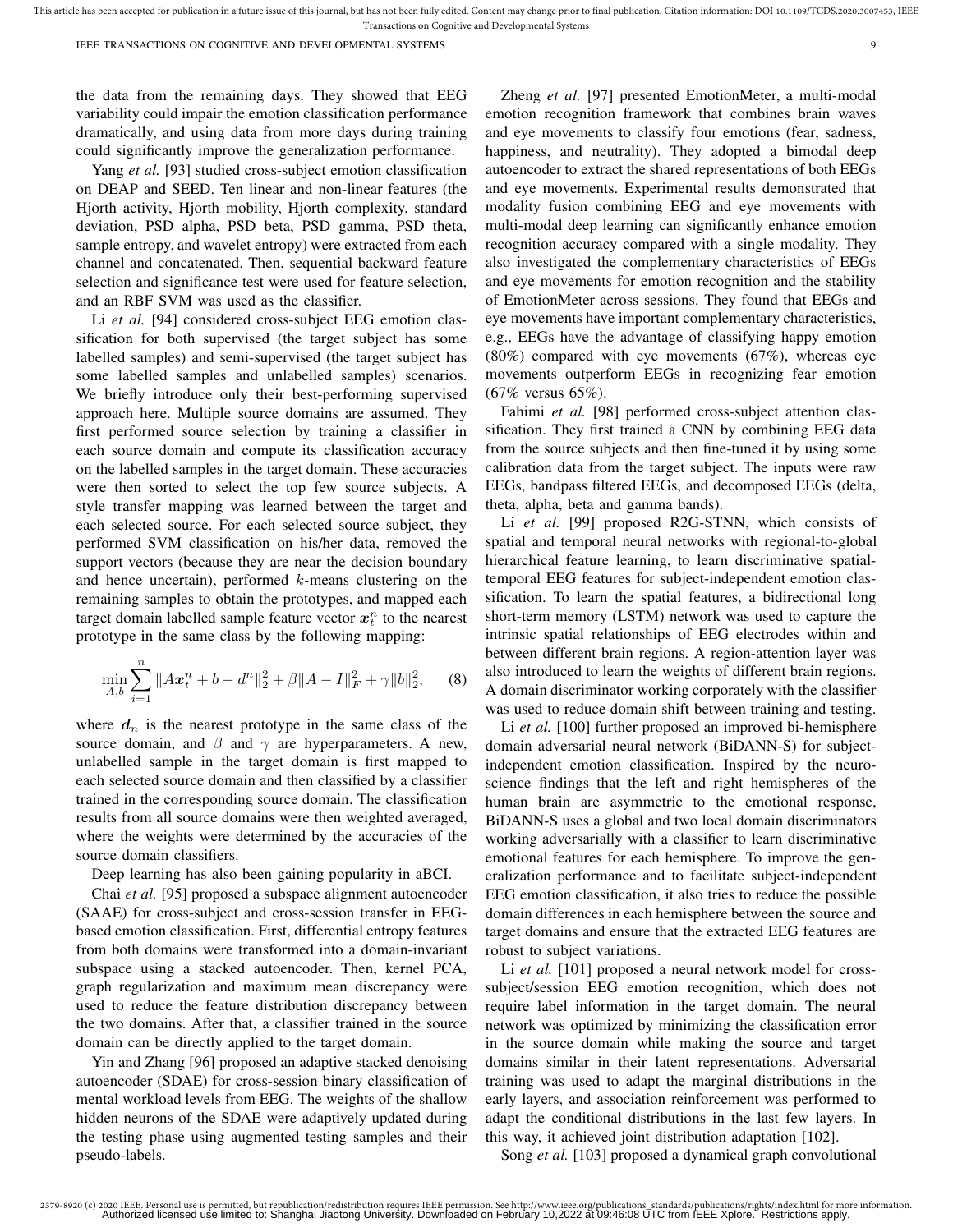neural network (DGCNN) for subject-dependent and subjectindependent emotion classification. Each EEG channel was represented as a node in the DGCNN, and differential entropy features from five frequency bands were used as inputs. After graph filtering, a  $1 \times 1$  convolution layer learned the discriminative features among the five frequency bands. A ReLU activation function was adopted to ensure that the outputs of the graph filtering layer are non-negative. The outputs of the activation function were sent to a multilayer dense network for classification.

Appriou *et al.* [104] compared several modern machine learning algorithms on subject-specific and subjectindependent cognitive and emotional state classification, including Riemannian approaches and a CNN. They found that the CNN performed the best in both subject-specific and subject-independent workload classification. A filter bank tangent space classifier (FBTSC) was also proposed. It first filters an EEG into several different frequency bands. For each band, it computes the covariance matrices of the EEG trials, projects them onto the tangent space at their mean, and then applies a Euclidean space classifier. FBTSC achieved the best performance in subject-specific emotion (valance and arousal) classification.

#### *B. Cross-Device TL*

Lan *et al.* [105] considered cross-dataset transfers between DEAP and SEED, which have different numbers of subjects, and were recorded using different EEG devices with different numbers of electrodes. They used only three trials (one positive, one neutral, and one negative) from 14 selected subjects in DEAP and only the 32 common channels between the two datasets. Five differential entropy features in five different frequency bands (delta, theta, alpha, beta, and gamma) were extracted from each channel and concatenated as features. Experiments showed that domain adaptation, particularly transfer component analysis [106] and maximum independence domain adaptation [107], can effectively improve the classification accuracies compared to the baseline.

Lin [108] proposed RPCA-embedded TL to generate a personalized cross-day emotion classifier with less labelled data while obviating intra- and inter-individual differences. The source dataset consists of 12 subjects using a 14-channel Emotiv EPOC device, and the target dataset consists of 26 different subjects using a 30-channel Neuroscan Quik-Cap. Twelve of the 26 channels of Quik-Cap were first selected to align with 12 of the 14 selected channels from the EPOC device. The Quik-Cap EEG signals were also down-sampled and filtered to match those of the EPOC device. Five frequency band (delta, theta, alpha, beta, gamma) features from each of the six left-right channel pairs (e.g., AF3-AF4, F7-F8), four fronto-posterior pairs (e.g., AF3-O1, F7-P7) and the 12 selected channels were extracted, resulting in a 120D feature vector for each trial. Similar to [89], the sparse RPCA matrix of the feature matrix was used as the final feature. The Riemannian distance between the trials of each source subject and the target subject was computed as a dissimilarity measure to select the most similar source subjects, whose trials were

combined with the trials from the target subject to train an SVM classifier.

Zheng *et al.* [109] considered an interesting cross-device (or cross-modality) and cross-subject TL scenario in which the target subject's eye tracking data were used to enhance the performance of cross-subject EEG-based affect classification. It is a 3-step procedure. First, multiple individual emotion classifiers are trained for the source subjects. Second, a regression function is learned to model the relationship between the data distribution and classifier parameters. Third, a target classifier is constructed using the target feature distribution and the distribution-to-classifier mapping. This heterogeneous TL approach achieved comparable performance with homogeneous EEG-based models and scanpath-based models. To our knowledge, this is the first study that transfers between two different types of signals.

Deep learning has also been used in cross-device TL in aBCIs. EEG trials are usually transformed to some sort of images before input to the deep learning model. In this way, EEG signals from different devices can be made consistent.

Siddharth et al. [110] performed multimodality (e.g., EEG, ECG, face, etc.) cross-dataset emotion classification, e.g., training on DEAP and testing on the MAHNOB-HCI database [111]. We only briefly introduce their EEG-based deep learning approach here, which works for datasets with different numbers and placements of electrodes, different sampling rates, etc. The EEG power spectral densities (PSDs) in the theta, alpha and beta bands were used to plot three topographies for each trial. Then, each topography was considered a component of a colour image and weighted by the ratio of alpha blending to form the colour image. In this way, one colour image representing the topographic PSD was obtained for each trial, and the images obtained from different EEG devices can be directly combined or compared. A pre-trained VGG-16 network was used to extract 4,096 features from each image, whose number was later reduced to 30 by PCA. An extreme learning machine was used as the classifier for final classification.

Cimtay and Ekmekcioglu [112] used a pre-trained stateof-the-art CNN model, Inception-ResNet-v2, for cross-subject and cross-dataset transfers. Since Inception-ResNet-v2 requires the input data size to be  $(N_1, N, 3)$ , where  $N_1 \ge 75$  is the number of EEG channels and  $N \geq 75$  is the number of time domain samples, when the number of EEG channels is be less than 75, they increased the number of channels by adding noisy copies of them (Gaussian random noise was used) to reach  $N_1 = 80$ . This process was repeated three times so that each trial became a  $80 \times 300 \times 3$  matrix, which was then used as the input to Inception-ResNet-v2. They also added a global average pooling layer and five dense layers after Inception-ResNet-v2 for classification.

#### VII. TL IN BCI REGRESSION PROBLEMS

There are many important BCI regression problems, e.g., driver drowsiness estimation [38]–[40], vigilance estimation [11], [12], [113], and user reaction time estimation [41], which were not adequately addressed in previous reviews. This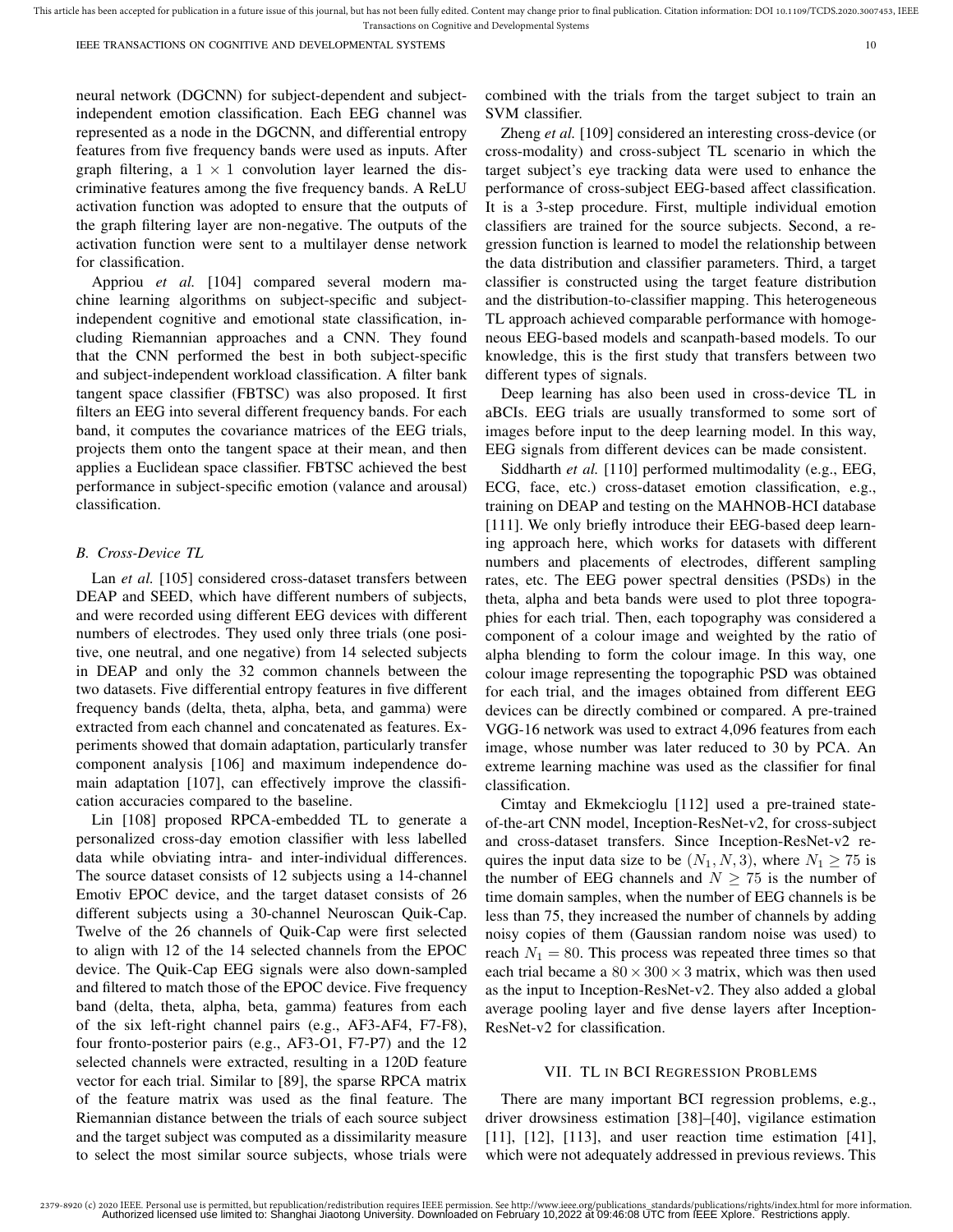section fills this gap. Because there were no publications on cross-device and cross-task TL in BCI regression problems, we do not have subsections on them.

# *A. Cross-Subject/Session TL*

Wu *et al.* [40] proposed a novel online weighted adaptation regularization for regression (OwARR) algorithm to reduce the amount of subject-specific calibration data in EEG-based driver drowsiness estimation and a source domain selection approach to save approximately half of its computational cost. OwARR minimizes the following loss function, similar to wAR [26]:

$$
\min_{f} \sum_{n=1}^{N_s} (y_s^n - f(X_s^n))^2 + w_t \sum_{n=1}^{N_l} (y_t^n - f(X_t^n))^2 + \lambda [d(P_s(X_s), P_t(X_t)) + d(P_s(X_s|y_s), P_t(X_t|y_t))] -\gamma \tilde{r}^2(y, f(X))
$$
(9)

where  $\lambda$  and  $\gamma$  are non-negative regularization parameters and  $w_t$  is the overall weight for target domain samples.  $\tilde{r}^2(y, f(X))$  approximates the sample Pearson correlation coefficient between y and  $f(X)$ . Fuzzy sets were used to define fuzzy classes so that  $d(P_s(X_s|y_s), P_t(X_t|y_t))$  can be efficiently computed. The five terms in (9) minimize the fitting error in the source domain, the fitting error in the target domain, the distance between the marginal probability distributions, the distance between the conditional probability distributions, and the estimated sample Pearson correlation coefficient between y and  $f(X)$ . Wu *et al.* [40] showed that OwARR and OwARR with source domain selection can achieve significantly smaller estimation errors than several other cross-subject TL approaches.

Jiang *et al.* [39] further extended OwARR to multi-view learning, where the first view included theta band powers from all channels, and the second view converted the first view into dBs and removed some bad channels. A TSK fuzzy system was used as the regression model, optimized by minimizing (9) for both views simultaneously and adding an additional term to enforce the consistency between the two views (the estimation from one view should be close to that from the other view). They demonstrated that the proposed approach outperformed a domain adaptation with a model fusion approach [114] in cross-subject TL.

Wei *et al.* [115] also performed cross-subject driver drowsiness estimation. Their procedure consisted of three steps: 1) Ranking. For each source subject, it computed six distance measures (Euclidean distance, correlation distance, Chebyshev distance, cosine distance, Kullback-Leibler divergence, and transferability-based distance) between his/her own alert baseline (the first 10 trials) power distribution and all other source subjects' distributions and the cross-subject model performance (XP), which is the transferability of other source subjects on the current subject. A support vector regression (SVR) model was then trained to predict XP from the distance measures. In this way, given a target subject with a few calibration trials, the XP of the source subjects can be computed and ranked. 2) Fusion: a weighted average was used to combine the source models, where the weights were determined from a modified logistic function optimized on the source subjects. 3) Re-calibration: the weighted average was subtracted by an offset, estimated as the median of the initial 10 calibration trials (i.e., the alert baseline) from the target subject. They showed that this approach can result in a 90% calibration time reduction in driver drowsiness index estimation.

Chen *et al.* [116] integrated feature selection and an adaptation regularization-based TL (ARTL) [48] classifier for crosssubject driver status classification. The most novel part is feature selection, which extends the traditional ReliefF [88] and minimum redundancy maximum relevancy (mRMR) [117] to class separation and domain fusion (CSDF)-ReliefF and CSDF-mRMR, which consider both the class separability and the domain similarity, i.e., the selected feature subset should simultaneously maximize the distinction among different classes and minimize the difference among different domains. The ranks of the features from different feature selection algorithms were then fused to identify the best feature set, which was used in ARTL for classification.

Deep learning has also been used in BCI regression problems.

Ming *et al.* [118] proposed a stacked differentiable neural computer and demonstrated its effectiveness in cross-subject EEG-based mind load estimation and reaction time estimation. The original long short-term memory network controller in differentiable neural computers was replaced by a recurrent convolutional network controller, and the memory-accessing structures were also adjusted for processing EEG topographic data.

Cui *et al.* [38] proposed a subject-independent TL approach, feature weighted episodic training (FWET), to completely eliminate the calibration requirement in cross-subject transfers in EEG-based driver drowsiness estimation. It integrates feature weighting to learn the importance of different features and episodic training for domain generalization. Episodic training considers the conditional distributions  $P(y_s|f(X_s))$  directly and trains a regression network f that aligns  $P(y_s|f(X_s))$ in all the source domains, which usually generalizes well to the unseen target domain  $\mathcal{D}_t$ . It first establishes a subjectspecific feature transformation model  $f_{\theta_s}$  and a subjectspecific regression model  $f_{\psi_s}$  for each source subject to learn the domain-specific information, then trains a feature transformation model  $f_{\theta}$  that makes the transformed features from Subject s still perform well when applied to a regressor  $f_{\psi_j}$  trained on Subject  $j$  ( $j \neq s$ ). The overall loss function of episodic training, when Subject  $s$ 's data are fed into Subject  $j$ 's regressor, is:

$$
\ell_{s,j} = \sum_{n=1}^{N_s} \ell(y_s^n, f_{\boldsymbol{\psi}}(f_{\boldsymbol{\theta}}(X_s^n))) + \lambda \sum_{n=1}^{N_s} \ell(y_s^n, \overline{f}_{\boldsymbol{\psi}_j}(f_{\boldsymbol{\theta}}(X_s^n))),
$$
 (10)

where  $f_{\psi_j}$  means that  $f_{\psi_j}$  is not updated during backpropagation. Once the optimal  $f_{\psi}$  and  $f_{\theta}$  are obtained, the prediction for  $X_t$  is  $\hat{y}_t = f_{\psi}(f_{\theta}(X_t)).$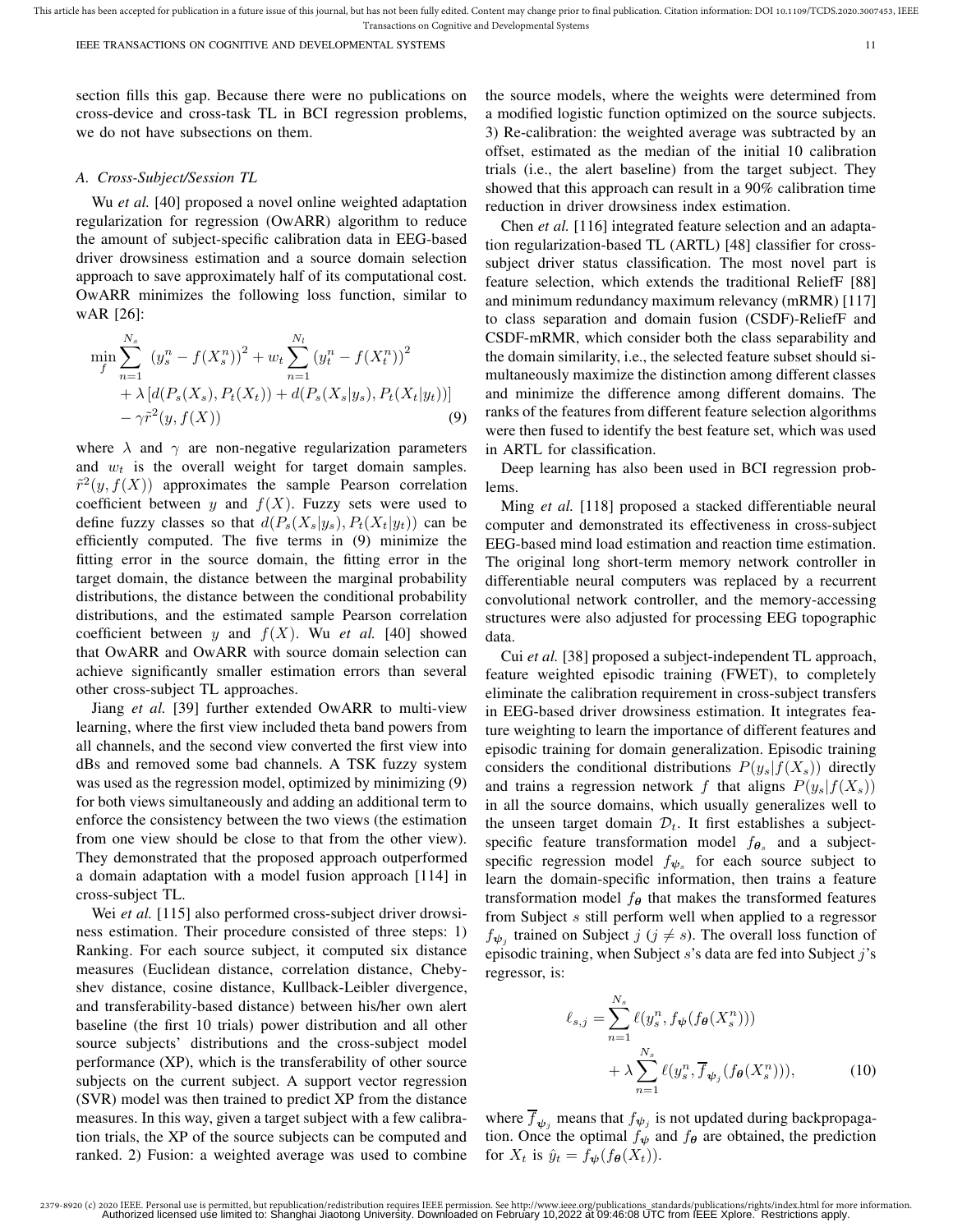IEEE TRANSACTIONS ON COGNITIVE AND DEVELOPMENTAL SYSTEMS 12

# VIII. TL IN ADVERSARIAL ATTACKS OF EEG-BASED **BCIS**

Adversarial attacks of EEG-based BCIs represent one of the latest developments in BCIs. It was first studied by Zhang and Wu [42]. They found that adversarial perturbations, which are deliberately designed tiny perturbations, can be added to normal EEG trials to fool the machine learning model and cause dramatic performance degradation. Both traditional machine learning models and deep learning models, as well as both classifiers and regression models in EEG-based BCIs, can be attacked.

Adversarial attacks can target different components of a machine learning model, e.g., training data, model parameters, test data, and test output, as shown in Fig. 3. To date, only adversarial examples (benign examples contaminated by adversarial perturbations) targeting the test inputs have been investigated in EEG-based BCIs, so this section only considers adversarial examples.



Fig. 3. Attack strategies to different components of a machine learning model.

A more detailed illustration of the adversarial example attack scheme is shown in Fig. 4. A jamming module is injected between signal processing and machine learning to generate adversarial examples.



Fig. 4. Adversarial example generation scheme [42].

Table II shows the three attack types in EEG-based BCIs. White-box attacks know all information about the victim model, including its architecture and parameters, and hence are the easiest to perform. Black-box attacks know nothing about the victim model but can only supply inputs to it and observe its output and hence are the most challenging to perform.

#### *A. Cross-Model Attacks*

Different from the cross-subject/session/device/task TL scenarios considered in the previous five sections, adversarial

TABLE II SUMMARY OF THE THREE ATTACK TYPES IN EEG-BASED BCIS [42].

| Victim Model<br>Information  | White-Box<br><b>Attacks</b> | Grey-Box<br><b>Attacks</b> | Black-Box<br>Attacks |
|------------------------------|-----------------------------|----------------------------|----------------------|
| Know its architecture        |                             | $\times$                   |                      |
| Know its parameters $\theta$ |                             | $\times$                   | $\times$             |
| Know its training data       |                             |                            | $\times$             |
| Can observe its response     |                             |                            |                      |

attacks in BCIs so far mainly considered cross-model attacks<sup>2</sup>, where adversarial examples generated from one machine learning model are used to attack another model. This assumption is necessary in grey-box and black-box attacks because the victim model is unknown, and the attacker needs to construct its own model (called the substitute model) to approximate the victim model.

Interestingly, cross-model attacks can be performed without explicitly considering TL. They are usually achieved by making use of the transferability of adversarial examples [119], i.e., adversarial examples generated by one machine learning model may also be used to fool a different model. The fundamental reason behind this property is still unclear, but it does not hinder people from making use of it.

For example, Zhang and Wu [42] proposed unsupervised fast gradient sign methods, which can effectively perform white-box, grey-box and black-box attacks on deep learning classifiers. Two BCI paradigms, i.e., MI and ERP, and three popular deep learning models, i.e., EEGNet, Deep ConvNet and Shallow ConvNet, were considered. Meng *et al.* [43] further showed that the transferability of adversarial examples can also be used to attack regression models in BCIs; e.g., adversarial examples designed from a multi-layer perceptron neural network can be used to attack a ridge regression model, and vice versa, in EEG-based user reaction time estimation.

### IX. CONCLUSIONS

This paper has reviewed recently proposed TL approaches in EEG-based BCIs, according to six different paradigms and applications: MI, ERP, SSVEP, aBCI, regression problems, and adversarial attacks. TL algorithms are grouped into crosssubject/session, cross-device and cross-task approaches and introduced separately. Connections among similar approaches are also pointed out.

The following observations and conclusions can be made, which may point to some future research directions:

1) Among the three classic BCI paradigms (MI, ERP and SSVEP), SSVEP seems to receive the least amount of attention. Very few TL approaches have been proposed recently. One reason may be that MI and ERP are very similar, so many TL approaches developed for MI can

<sup>2</sup>Existing publications [42], [43] also considered *cross-subject* attacks, but the meaning of cross-subject in adversarial attacks is different from the crosssubject TL setting in previous sections: in adversarial attacks, cross-subject means that the same machine learning model is used by all subjects, but the scheme for generating adversarial examples is designed on some subjects and applied to another subject. It assumes that the victim machine learning model works well for all subjects.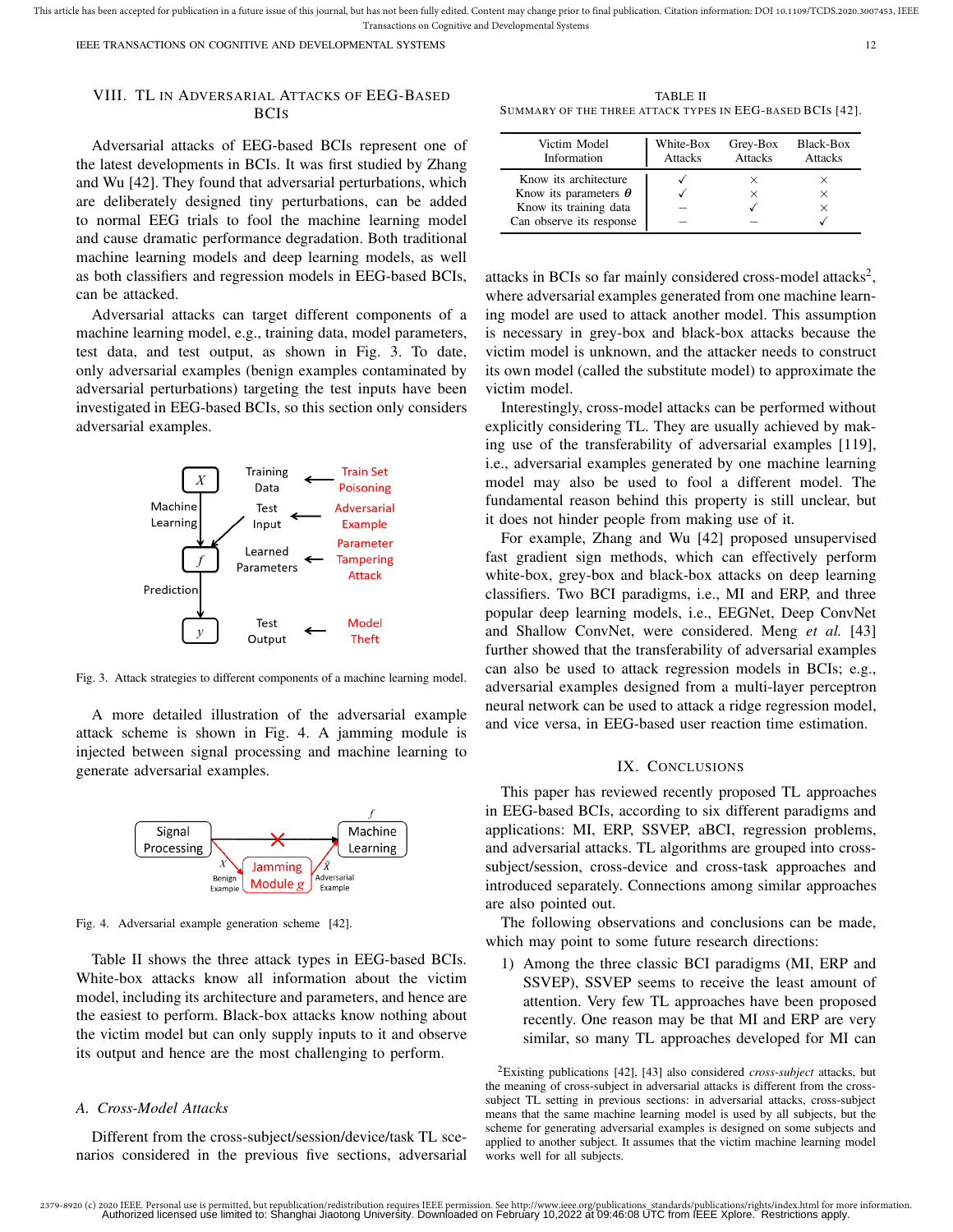be applied to ERPs directly or with little modification, e.g., RA, EA, RPA and EEGNet, whereas SSVEP is a quite different paradigm.

- 2) Two new applications of EEG-based BCIs, i.e., aBCI and regression problems, have been attracting increasing research interest. Interestingly, both of them are passive BCIs [120]. Although both classification and regression problems can be formulated in aBCIs, existing research has focused almost exclusively on classification problems.
- 3) Adversarial attacks, one of the latest developments in EEG-based BCIs, can be performed across different machine learning models by utilizing the transferability of adversarial examples. However, explicitly considering TL between different domains may further improve the attack performance. For example, in black-box attacks, TL can make use of publicly available datasets to reduce the number of queries to the victim model or, in other words, to better approximate the victim model given the same number of queries.
- 4) Most TL studies focused on cross-subject/session transfers. Cross-device transfers have started to attract attention, but cross-task transfers remain largely unexplored. To our knowledge, there has been only one such study [50] since 2016. Effective cross-device and cross-task transfers would make EEG-based BCIs much more practical.
- 5) Among various TL approaches, Riemannian geometry and deep learning are emerging and gaining momentum, each of which has a group of approaches proposed.
- 6) Although most research on TL in BCIs has focused on classifiers or regression models, i.e., at the pattern recognition stage, TL in BCIs can also be performed in trial alignment, e.g., RA, EA, LA and RPA, in signal filtering, e.g., transfer kernel common spatial patterns [51], and in feature extraction/selection, e.g., CSDF-ReliefF and CSDF-mRMR [116]. Additionally, these TL-based individual components can also be assembled into a complete machine learning pipeline to achieve even better performance. For example, EA and LA data alignment schemes have been combined with TL classifiers [50], [60], and CSDF-ReliefF and CSDF-mRMR feature selection approaches have also been integrated with TL classifiers [116].
- 7) TL can also be integrated with other machine learning approaches, e.g., active learning [24], for improved performance [25], [26].

#### ACKNOWLEDGEMENTS

D. Wu and Y. Xu were supported by the Hubei Technology Innovation Platform (2019AEA171), the National Natural Science Foundation of China (61873321 and U1913207), and the International Science and Technology Cooperation Program of China (2017YFE0128300). B.-L. Lu was supported in part by the National Key Research and Development Program of China (2017YFB1002501), the National Natural Science Foundation of China (61673266 and 61976135), SJTU Transmed Awards Research (WF540162605), the Fundamental Research Funds for the Central Universities, and the 111 Project.

#### **REFERENCES**

- [1] J. R. Wolpaw, N. Birbaumer, D. J. McFarland, G. Pfurtscheller, and T. M. Vaughan, "Brain-computer interfaces for communication and control," *Clinical Neurophysiology*, vol. 113, no. 6, pp. 767–791, 2002.
- [2] B. J. Lance, S. E. Kerick, A. J. Ries, K. S. Oie, and K. McDowell, "Brain-computer interface technologies in the coming decades," *Proc. of the IEEE*, vol. 100, no. 3, pp. 1585–1599, 2012.
- [3] J. J. Vidal, "Toward direct brain-computer communication," *Annual Review of Biophysics and Bioengineering*, vol. 2, no. 1, pp. 157–180, 1973.
- [4] E. E. Fetz, "Operant conditioning of cortical unit activity," *Science*, vol. 163, no. 3870, pp. 955–958, 1969.
- [5] J. M. R. Delgado, *Physical control of the mind: Toward a psychocivilized society*. New York City: World Bank Publications, 1969, vol. 41.
- G. Pfurtscheller, G. R. Müller-Putz, R. Scherer, and C. Neuper, "Rehabilitation with brain-computer interface systems," *Computer*, vol. 41, no. 10, pp. 58–65, 2008.
- [7] J. van Erp, F. Lotte, and M. Tangermann, "Brain-computer interfaces: Beyond medical applications," *Computer*, vol. 45, no. 4, pp. 26–34, 2012.
- [8] D. Marshall, D. Coyle, S. Wilson, and M. Callaghan, "Games, gameplay, and BCI: the state of the art," *IEEE Trans. on Computational Intelligence and AI in Games*, vol. 5, no. 2, pp. 82–99, 2013.
- [9] W. Zheng and B. Lu, "Investigating critical frequency bands and channels for EEG-based emotion recognition with deep neural networks," *IEEE Trans. on Autonomous Mental Development*, vol. 7, no. 3, pp. 162–175, 2015.
- [10] T. G. Monteiro, C. Skourup, and H. Zhang, "Using EEG for mental fatigue assessment: A comprehensive look into the current state of the art," *IEEE Trans. on Human-Machine Systems*, vol. 49, no. 6, pp. 599– 610, 2019.
- [11] W.-L. Zheng and B.-L. Lu, "A multimodal approach to estimating vigilance using EEG and forehead EOG," *Journal of Neural Engineering*, vol. 14, no. 2, p. 026017, 2017.
- [12] L.-C. Shi and B.-L. Lu, "EEG-based vigilance estimation using extreme learning machines," *Neurocomputing*, vol. 102, pp. 135–143, 2013.
- [13] R. P. Rao, *Brain-Computer Interfacing: An Introduction*. New York, NY: Cambridge University Press, 2013.
- [14] L.-D. Liao, C.-T. Lin, K. McDowell, A. Wickenden, K. Gramann, T.-P. Jung, L.-W. Ko, and J.-Y. Chang, "Biosensor technologies for augmented brain-computer interfaces in the next decades," *Proc. of the IEEE*, vol. 100, no. 2, pp. 1553–1566, 2012.
- [15] S. Makeig, C. Kothe, T. Mullen, N. Bigdely-Shamlo, Z. Zhang, and K. Kreutz-Delgado, "Evolving signal processing for brain-computer interfaces," *Proc. of the IEEE*, vol. 100, no. Special Centennial Issue, pp. 1567–1584, 2012.
- [16] H. Ramoser, J. Muller-Gerking, and G. Pfurtscheller, "Optimal spatial filtering of single trial EEG during imagined hand movement," *IEEE Trans. on Rehabilitation Engineering*, vol. 8, no. 4, pp. 441–446, 2000.
- [17] S. Makeig, A. J. Bell, T.-P. Jung, and T. J. Sejnowski, "Independent component analysis of electroencephalographic data," in *Advances in Neural Information Processing Systems*, Denver, CO, Dec. 1996, pp. 145–151.
- [18] T.-P. Jung, S. Makeig, C. Humphries, T.-W. Lee, M. J. Mckeown, V. Iragui, and T. J. Sejnowski, "Removing electroencephalographic artifacts by blind source separation," *Psychophysiology*, vol. 37, no. 2, pp. 163–178, 2000.
- [19] B. Rivet, A. Souloumiac, V. Attina, and G. Gibert, "xDAWN algorithm" to enhance evoked potentials: application to brain-computer interface," *IEEE Trans. on Biomedical Engineering*, vol. 56, no. 8, pp. 2035–2043, 2009.
- [20] X.-W. Wang, D. Nie, and B.-L. Lu, "Emotional state classification from EEG data using machine learning approach," *Neurocomputing*, vol. 129, pp. 94–106, 2014.
- [21] F. Yger, M. Berar, and F. Lotte, "Riemannian approaches in braincomputer interfaces: a review," *IEEE Trans. on Neural Systems and Rehabilitation Engineering*, vol. 25, no. 10, pp. 1753–1762, 2017.
- [22] X. Wu, W.-L. Zheng, and B.-L. Lu, "Identifying functional brain connectivity patterns for EEG-based emotion recognition," in *Proc. 9th Int'l IEEE/EMBS Conf. on Neural Engineering*, San Francisco, CA, Mar. 2019, pp. 235–238.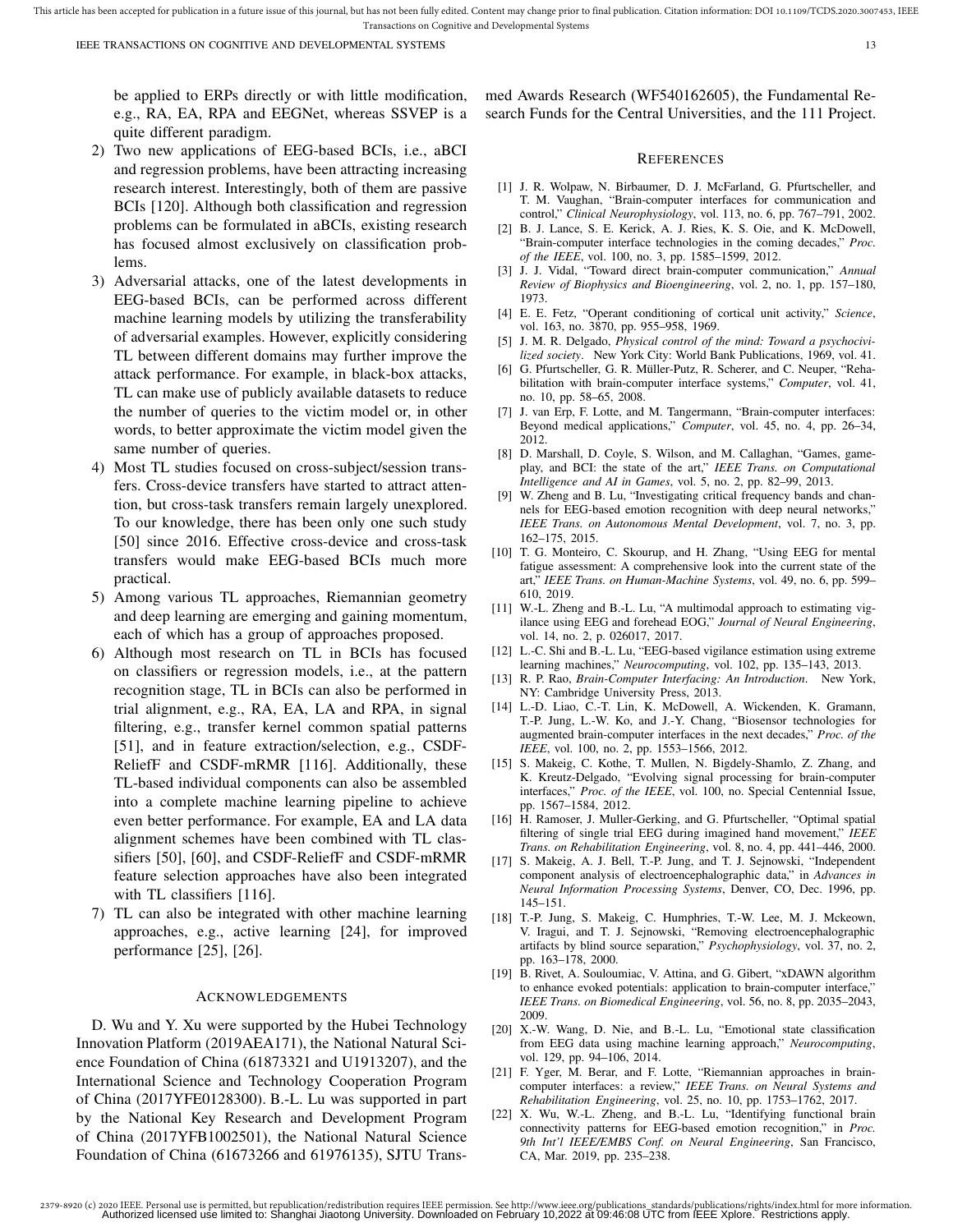- [23] S. J. Pan and Q. Yang, "A survey on transfer learning," *IEEE Trans. on Knowledge and Data Engineering*, vol. 22, no. 10, pp. 1345–1359, 2010.
- [24] B. Settles, "Active learning literature survey," University of Wisconsin-Madison, Computer Sciences Technical Report 1648, 2009.
- [25] D. Wu, B. J. Lance, and T. D. Parsons, "Collaborative filtering for brain-computer interaction using transfer learning and active class selection," *PLoS ONE*, 2013.
- [26] D. Wu, V. J. Lawhern, W. D. Hairston, and B. J. Lance, "Switching EEG headsets made easy: Reducing offline calibration effort using active wighted adaptation regularization," *IEEE Trans. on Neural Systems and Rehabilitation Engineering*, vol. 24, no. 11, pp. 1125– 1137, 2016.
- [27] G. Pfurtscheller and C. Neuper, "Motor imagery and direct braincomputer communication," *Proc. of the IEEE*, vol. 89, no. 7, pp. 1123– 1134, 2001.
- [28] T. C. Handy, Ed., *Event-related potentials: A methods handbook*. Boston, MA: The MIT Press, 2005.
- [29] S. Lees, N. Dayan, H. Cecotti, P. McCullagh, L. Maguire, F. Lotte, and D. Coyle, "A review of rapid serial visual presentation-based brain– computer interfaces," *Journal of Neural Engineering*, vol. 15, no. 2, p. 021001, 2018.
- [30] S. Sutton, M. Braren, J. Zubin, and E. John, "Evoked-potential correlates of stimulus uncertainty," *Science*, vol. 150, no. 3700, pp. 1187– 1188, 1965.
- [31] O. Friman, I. Volosyak, and A. Graser, "Multiple channel detection of steady-state visual evoked potentials for brain-computer interfaces, *IEEE Trans. on Biomedical Engineering*, vol. 54, no. 4, pp. 742–750, 2007.
- [32] F. Beverina, G. Palmas, S. Silvoni, F. Piccione, S. Giove *et al.*, "User adaptive BCIs: SSVEP and P300 based interfaces." *PsychNology Journal*, vol. 1, no. 4, pp. 331–354, 2003.
- [33] X. Chen, Y. Wang, M. Nakanishi, X. Gao, T.-P. Jung, and S. Gao, "High-speed spelling with a noninvasive brain-computer interface," *Proc. National Ccademy of Eciences*, vol. 112, no. 44, pp. E6058– E6067, 2015.
- [34] C. Muhl, B. Allison, A. Nijholt, and G. Chanel, "A survey of affective brain computer interfaces: principles, state-of-the-art, and challenges," *Brain-Computer Interfaces*, vol. 1, no. 2, pp. 66–84, 2014.
- [35] A. Al-Nafjan, M. Hosny, Y. Al-Ohali, and A. Al-Wabil, "Review and classification of emotion recognition based on EEG brain-computer interface system research: a systematic review," *Applied Sciences*, vol. 7, no. 12, p. 1239, 2017.
- [36] Y.-W. Shen and Y.-P. Lin, "Challenge for affective brain-computer interfaces: Non-stationary spatio-spectral EEG oscillations of emotional responses," *Frontiers in Human Neuroscience*, vol. 13, 2019.
- [37] S. M. Alarcao and M. J. Fonseca, "Emotions recognition using EEG signals: A survey," *IEEE Trans. on Affective Computing*, vol. 10, no. 3, pp. 374–393, 2019.
- [38] Y. Cui, Y. Xu, and D. Wu, "EEG-based driver drowsiness estimation using feature weighted episodic training," *IEEE Trans. on Neural Systems and Rehabilitation Engineering*, vol. 27, no. 11, pp. 2263– 2273, 2019.
- [39] Y. Jiang, Y. Zhang, C. Lin, D. Wu, and C.-T. Lin, "EEG-based driver drowsiness estimation using an online multi-view and transfer TSK fuzzy system," *IEEE Trans. on Intelligent Transportation Systems*, 2020, in press.
- [40] D. Wu, V. J. Lawhern, S. Gordon, B. J. Lance, and C.-T. Lin, "Driver drowsiness estimation from EEG signals using online weighted adaptation regularization for regression (OwARR)," *IEEE Trans. on Fuzzy Systems*, vol. 25, no. 6, pp. 1522–1535, 2017.
- [41] D. Wu, V. J. Lawhern, B. J. Lance, S. Gordon, T.-P. Jung, and C.- T. Lin, "EEG-based user reaction time estimation using Riemannian geometry features," *IEEE Trans. on Neural Systems and Rehabilitation Engineering*, vol. 25, no. 11, pp. 2157–2168, 2017.
- [42] X. Zhang and D. Wu, "On the vulnerability of CNN classifiers in EEG-based BCIs," *IEEE Trans. on Neural Systems and Rehabilitation Engineering*, vol. 27, no. 5, pp. 814–825, 2019.
- [43] L. Meng, C.-T. Lin, T.-P. Jung, and D. Wu, "White-box target attack for EEG-based BCI regression problems," in *Proc. Int'l Conf. on Neural Information Processing*, Sydney, Australia, Dec. 2019.
- [44] P. Wang, J. Lu, B. Zhang, and Z. Tang, "A review on transfer learning for brain-computer interface classification," in *Proc. 5th Int'l Conf. on Information Science and Technology*, Changsha, China, April 2015.
- [45] V. Jayaram, M. Alamgir, Y. Altun, B. Scholkopf, and M. Grosse-Wentrup, "Transfer learning in brain-computer interfaces," *IEEE Computational Intelligence Magazine*, vol. 11, no. 1, pp. 20–31, 2016.
- [46] F. Lotte, L. Bougrain, A. Cichocki, M. Clerc, M. Congedo, A. Rakotomamonjy, and F. Yger, "A review of classification algorithms for EEG-based brain-computer interfaces: a 10 year update," *Journal of Neural Engineering*, vol. 15, no. 3, p. 031005, 2018.
- [47] A. M. Azab, J. Toth, L. S. Mihaylova, and M. Arvaneh, "A review on transfer learning approaches in brain–computer interface," in *Signal Processing and Machine Learning for Brain-Machine Interfaces*, T. Tanaka and M. Arvaneh, Eds. The Institution of Engineering and Technology, 2018, pp. 81–98.
- [48] M. Long, J. Wang, G. Ding, S. J. Pan, and P. S. Yu, "Adaptation regularization: A general framework for transfer learning," *IEEE Trans. on Knowledge and Data Engineering*, vol. 26, no. 5, pp. 1076–1089, 2014.
- [49] Y. Zhang and Q. Yang, "An overview of multi-task learning," *National Science Review*, vol. 5, no. 1, pp. 30–43, 2018.
- [50] H. He and D. Wu, "Different set domain adaptation for brain-computer interfaces: A label alignment approach," *IEEE Trans. on Neural Systems and Rehabilitation Engineering*, vol. 28, no. 5, pp. 1091–1108, 2020.
- [51] M. Dai, D. Zheng, S. Liu, and P. Zhang, "Transfer kernel common spatial patterns for motor imagery brain-computer interface classification," *Computational and Mathematical Methods in Medicine*, vol. 2018, 2018.
- [52] H. Albalawi and X. Song, "A study of kernel CSP-based motor imagery brain computer interface classification," in *Proc. IEEE Signal Processing in Medicine and Biology Symposium*, New York City, NY, Dec. 2012, pp. 1–4.
- [53] M. Long, J. Wang, J. Sun, and S. Y. Philip, "Domain invariant transfer kernel learning," *IEEE Trans. on Knowledge and Data Engineering*, vol. 27, no. 6, pp. 1519–1532, 2015.
- [54] A. M. Azab, L. Mihaylova, K. K. Ang, and M. Arvaneh, "Weighted transfer learning for improving motor imagery-based brain–computer interface," *IEEE Trans. on Neural Systems and Rehabilitation Engineering*, vol. 27, no. 7, pp. 1352–1359, 2019.
- [55] I. Hossain, A. Khosravi, I. Hettiarachchi, and S. Nahavandi, "Multiclass informative instance transfer learning framework for motor imagerybased brain-computer interface," *Computational Intelligence and Neuroscience*, vol. 2018, 2018.
- [56] D. Wu, B. J. Lance, and V. J. Lawhern, "Transfer learning and active transfer learning for reducing calibration data in single-trial classification of visually-evoked potentials," in *Proc. IEEE Int'l Conf. on Systems, Man, and Cybernetics*, San Diego, CA, October 2014.
- [57] P. Zanini, M. Congedo, C. Jutten, S. Said, and Y. Berthoumieu, "Transfer learning: a Riemannian geometry framework with applications to brain-computer interfaces," *IEEE Trans. on Biomedical Engineering*, vol. 65, no. 5, pp. 1107–1116, 2018.
- [58] A. Barachant, S. Bonnet, M. Congedo, and C. Jutten, "Multiclass brain-computer interface classification by Riemannian geometry," *IEEE Trans. on Biomedical Engineering*, vol. 59, no. 4, pp. 920–928, 2012.
- [59] O. Yair, M. Ben-Chen, and R. Talmon, "Parallel transport on the cone manifold of SPD matrices for domain adaptation," *IEEE Trans. on Signal Processing*, vol. 67, no. 7, pp. 1797–1811, 2019.
- [60] H. He and D. Wu, "Transfer learning for brain-computer interfaces: A Euclidean space data alignment approach," *IEEE Trans. on Biomedical Engineering*, vol. 67, no. 2, pp. 399–410, 2020.
- [61] P. L. C. Rodrigues, C. Jutten, and M. Congedo, "Riemannian procrustes analysis: Transfer learning for brain–computer interfaces," *IEEE Trans. on Biomedical Engineering*, vol. 66, no. 8, pp. 2390–2401, 2019.
- [62] W. Zhang and D. Wu, "Manifold embedded knowledge transfer for brain-computer interfaces," *IEEE Trans. on Neural Systems and Rehabilitation Engineering*, vol. 28, no. 5, pp. 1117–1127, 2020.
- [63] A. Singh, S. Lal, and H. W. Guesgen, "Small sample motor imagery classification using regularized Riemannian features," *IEEE Access*, vol. 7, pp. 46 858–46 869, 2019.
- [64] A. Barachant, S. Bonnet, M. Congedo, and C. Jutten, "Riemannian geometry applied to BCI classification," in Proc. Int'l Conf' on Latent *Variable Analysis and Signal Separation*, St. Malo, France, Sep. 2010, pp. 629–636.
- [65] R. T. Schirrmeister, J. T. Springenberg, L. D. J. Fiederer, M. Glasstetter, K. Eggensperger, M. Tangermann, F. Hutter, W. Burgard, and T. Ball, "Deep learning with convolutional neural networks for EEG decoding and visualization," *Human Brain Mapping*, vol. 38, no. 11, pp. 5391– 5420, 2017.
- [66] K. K. Ang, Z. Y. Chin, H. Zhang, and C. Guan, "Filter bank common spatial pattern (FBCSP) in brain-computer interface," in *Proc. IEEE World Congress on Computational Intelligence*, Hong Kong, June 2008, pp. 2390–2397.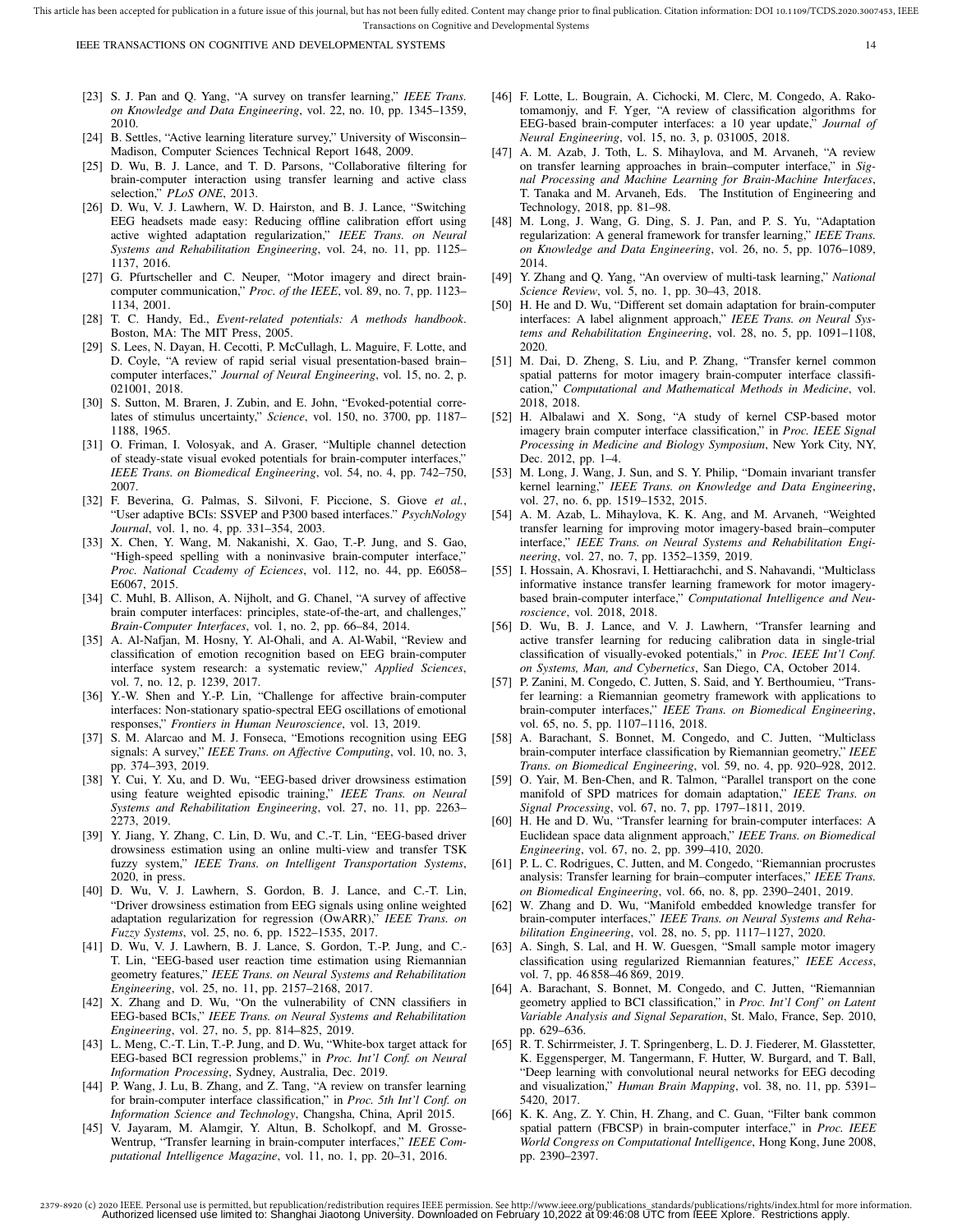- [67] V. J. Lawhern, A. J. Solon, N. R. Waytowich, S. M. Gordon, C. P. Hung, and B. J. Lance, "EEGNet: a compact convolutional neural network for EEG-based brain-computer interfaces," *Journal of Neural Engineering*, vol. 15, no. 5, p. 056013, 2018.
- [68] Y.-X. Wang, D. Ramanan, and M. Hebert, "Growing a brain: Finetuning by increasing model capacity," in *Proc. IEEE Conf. on Computer Vision and Pattern Recognition*, Honolulu, HI, Jul. 2017, pp. 2471– 2480.
- [69] C.-S. Wei, T. Koike-Akino, and Y. Wang, "Spatial component-wise convolutional network (SCCNet) for motor-imagery EEG classification," in *Proc. 9th IEEE/EMBS Int'l Conf. on Neural Engineering*, San Francisco, CA, Mar. 2019, pp. 328–331.
- [70] H. Wu, F. Li, Y. Li, B. Fu, G. Shi, M. Dong, and Y. Niu, "A parallel multiscale filter bank convolutional neural networks for motor imagery EEG classification," *Frontiers in Neuroscience*, vol. 13, p. 1275, 2019.
- [71] L. Xu, M. Xu, Y. Ke, X. An, S. Liu, and D. Ming, "Cross-dataset variability problem in EEG decoding with deep learning," *Frontiers in Human Neuroscience*, vol. 14, p. 103, 2020.
- [72] N. R. Waytowich, V. J. Lawhern, A. W. Bohannon, K. R. Ball, and B. J. Lance, "Spectral transfer learning using Information Geometry for a user-independent brain-computer interface," *Frontiers in Neuroscience*, vol. 10, p. 430, 2016.
- [73] F. Parisi, F. Strino, B. Nadler, and Y. Kluger, "Ranking and combining multiple predictors without labeled data," *Proc. National Academy of Science*, vol. 111, no. 4, pp. 1253–1258, 2014.
- [74] D. Wu, "Online and offline domain adaptation for reducing BCI calibration effort," *IEEE Trans. on Human-Machine Systems*, vol. 47, no. 4, pp. 550–563, 2017.
- [75] H. Qi, Y. Xue, L. Xu, Y. Cao, and X. Jiao, "A speedy calibration method using Riemannian geometry measurement and other-subject samples on a P300 speller," *IEEE Trans. on Neural Systems and Rehabilitation Engineering*, vol. 26, no. 3, pp. 602–608, 2018.
- [76] J. Jin, S. Li, I. Daly, Y. Miao, C. Liu, X. Wang, and A. Cichocki, "The study of generic model set for reducing calibration time in P300 based brain–computer interface," *IEEE Trans. on Neural Systems and Rehabilitation Engineering*, vol. 28, no. 1, pp. 3–12, 2020.
- [77] I. Goodfellow, J. Pouget-Abadie, M. Mirza, B. Xu, D. Warde-Farley, S. Ozair, A. Courville, and Y. Bengio, "Generative adversarial nets," in *Proc. Advances in Neural Information Processing Systems*, Montreal, Canada, Dec. 2014, pp. 2672–2680.
- [78] Y. Ming, D. Pelusi, W. Ding, Y.-K. Wang, M. Prasad, D. Wu, and C.-T. Lin, "Subject adaptation network for EEG data analysis," *Applied Soft Computing*, vol. 84, p. 105689, 2019.
- [79] N. Waytowich, V. J. Lawhern, J. O. Garcia, J. Cummings, J. Faller, P. Sajda, and J. M. Vettel, "Compact convolutional neural networks for classification of asynchronous steady-state visual evoked potentials," *Journal of Neural Engineering*, vol. 15, no. 6, p. 066031, 2018.
- [80] M. Nakanishi, Y. Wang, C. Wei, K. Chiang, and T. Jung, "Facilitating calibration in high-speed BCI spellers via leveraging cross-device shared latent responses," *IEEE Trans. on Biomedical Engineering*, vol. 67, no. 4, pp. 1105–1113, 2020.
- [81] P. Ekman and W. Friesen, "Constants across cultures in the face and emotion," *Journal of Personality and Social Psychology*, vol. 17, pp. 124–129, 1971.
- [82] J. Russell, "A circumplex model of affect," *Journal of Personality and Social Psychology*, vol. 39, no. 6, pp. 1161–1178, 1980.
- [83] A. Mehrabian, *Basic Dimensions for a General Psychological Theory: Implications for Personality, Social, Environmental, and Developmental Studies*. Oelgeschlager, Gunn & Hain, 1980.
- [84] S. Koelstra, C. Muhl, M. Soleymani, J. S. Lee, A. Yazdani, T. Ebrahimi, T. Pun, A. Nijholt, and I. Patras, "DEAP: A database for emotion analysis using physiological signals," *IEEE Trans. on Affective Computing*, vol. 3, no. 1, pp. 18–31, 2012.
- [85] W. Zheng, J. Zhu, and B. Lu, "Identifying stable patterns over time for emotion recognition from EEG," *IEEE Trans. on Affective Computing*, vol. 10, no. 3, pp. 417–429, 2019.
- [86] X. Chai, Q. Wang, Y. Zhao, Y. Li, D. Liu, X. Liu, and O. Bai, "A fast, efficient domain adaptation technique for crossdomain electroencephalography(eeg)-based emotion recognition," *Sensors*, vol. 17, no. 5, p. 1014, 2017.
- [87] Y.-P. Lin and T.-P. Jung, "Improving EEG-based emotion classification using conditional transfer learning," *Frontiers in Human Neuroscience*, vol. 11, p. 334, 2017.
- [88] I. Kononenko, "Estimating attributes: Analysis and extensions of RE-LIEF," in *Proc. European Conf. on Machine Learning*, Catania, Italy, Apr. 1994, pp. 171–182.
- [89] Y.-P. Lin, P.-K. Jao, and Y.-H. Yang, "Improving cross-day EEG-based emotion classification using robust principal component analysis," *Frontiers in Computational Neuroscience*, vol. 11, p. 64, 2017.
- [90] E. J. Candes, X. Li, Y. Ma, and J. Wright, "Robust principal component analysis?" *Journal of the ACM*, vol. 58, no. 3, 2011.
- [91] X. Li, D. Song, P. Zhang, Y. Zhang, Y. Hou, and B. Hu, "Exploring EEG features in cross-subject emotion recognition," *Frontiers in Neuroscience*, vol. 12, p. 162, 2018.
- [92] S. Liu, L. Chen, D. Guo, X. Liu, Y. Sheng, Y. Ke, M. Xu, X. An, J. Yang, and D. Ming, "Incorporation of multiple-days information to improve the generalization of EEG-based emotion recognition over time," *Frontiers in Human Neuroscience*, vol. 12, p. 267, 2018.
- [93] F. Yang, X. Zhao, W. Jiang, P. Gao, and G. Liu, "Multi-method fusion of cross-subject emotion recognition based on high-dimensional EEG features," *Frontiers in Computational Neuroscience*, vol. 13, 2019.
- [94] J. Li, S. Qiu, Y. Shen, C. Liu, and H. He, "Multisource transfer learning for cross-subject EEG emotion recognition," *IEEE Trans. on Cybernetics*, 2020, in press.
- [95] X. Chai, Q. Wang, Y. Zhao, X. Liu, O. Bai, and Y. Li, "Unsupervised domain adaptation techniques based on auto-encoder for non-stationary EEG-based emotion recognition," *Computers in Biology and Medicine*, vol. 79, pp. 205–214, 2016.
- [96] Z. Yin and J. Zhang, "Cross-session classification of mental workload levels using EEG and an adaptive deep learning model," *Biomedical Signal Processing and Control*, vol. 33, pp. 30–47, 2017.
- [97] W.-L. Zheng, W. Liu, Y. Lu, B.-L. Lu, and A. Cichocki, "Emotion-Meter: A multimodal framework for recognizing human emotions," *IEEE Trans. on Cybernetics*, vol. 49, no. 3, pp. 1110–1122, 2019.
- [98] F. Fahimi, Z. Zhang, W. B. Goh, T.-S. Lee, K. K. Ang, and C. Guan, "Inter-subject transfer learning with an end-to-end deep convolutional neural network for EEG-based BCI," *Journal of Neural Engineering*, vol. 16, no. 2, p. 026007, 2019.
- [99] Y. Li, W. Zheng, L. Wang, Y. Zong, and Z. Cui, "From regional to global brain: A novel hierarchical spatial-temporal neural network model for EEG emotion recognition," *IEEE Trans. on Affective Computing*, 2020, in press.
- [100] Y. Li, W. Zheng, Y. Zong, Z. Cui, T. Zhang, and X. Zhou, "A bihemisphere domain adversarial neural network model for EEG emotion recognition," *IEEE Trans. on Affective Computing*, 2020, in press.
- [101] J. Li, S. Qiu, C. Du, Y. Wang, and H. He, "Domain adaptation for EEG emotion recognition based on latent representation similarity," *IEEE Trans. on Cognitive and Developmental Systems*, 2020, in press.
- [102] M. Long, J. Wang, G. Ding, J. Sun, and P. S. Yu, "Transfer feature learning with joint distribution adaptation," in *Proc. IEEE Int'l Conf. on Computer Vision*, Sydney, Australia, Dec. 2013, pp. 2200–2207.
- [103] T. Song, W. Zheng, P. Song, and Z. Cui, "Eeg emotion recognition using dynamical graph convolutional neural networks," *IEEE Trans. on Affective Computing*, 2020, in press.
- [104] A. Appriou, A. Cichocki, and F. Lotte, "Modern machine learning algorithms to classify cognitive and affective states from electroencephalography signals," *IEEE Systems, Man and Cybernetics Magazine*, 2020.
- [105] Z. Lan, O. Sourina, L. Wang, R. Scherer, and G. R. Muller-Putz, "Domain adaptation techniques for EEG-based emotion recognition: A comparative study on two public datasets," *IEEE Trans. on Cognitive and Developmental Systems*, vol. 11, no. 1, pp. 85–94, 2019.
- [106] S. J. Pan, I. W. Tsang, J. T. Kwok, and Q. Yang, "Domain adaptation via transfer component analysis," *IEEE Trans. on Neural Networks*, vol. 22, no. 2, pp. 199–210, 2010.
- [107] K. Yan, L. Kou, and D. Zhang, "Learning domain-invariant subspace using domain features and independence maximization," *IEEE Trans. on Cybernetics*, vol. 48, no. 1, pp. 288–299, 2018.
- [108] Y. Lin, "Constructing a personalized cross-day EEG-based emotionclassification model using transfer learning," *IEEE Journal of Biomedical and Health Informatics*, 2020, in press.
- [109] W.-L. Zheng, Z.-F. Shi, and B.-L. Lu, "Building cross-subject EEGbased affective models using heterogeneous transfer learning," *Chinese Journal of Computers*, vol. 43, no. 2, pp. 177–189, 2020, in Chinese.
- [110] S. Siddharth, T. Jung, and T. J. Sejnowski, "Utilizing deep learning towards multi-modal bio-sensing and vision-based affective computing," *IEEE Trans. on Affective Computing*, 2020, in press.
- [111] M. Soleymani, J. Lichtenauer, T. Pun, and M. Pantic, "A multimodal database for affect recognition and implicit tagging," *IEEE Trans. on Affective Computing*, vol. 3, no. 1, pp. 42–55, 2012.
- [112] Y. Cimtay and E. Ekmekcioglu, "Investigating the use of pretrained convolutional neural network on cross-subject and cross-dataset EEG emotion recognition," *Sensors*, vol. 20, no. 7, p. 2034, 2020.